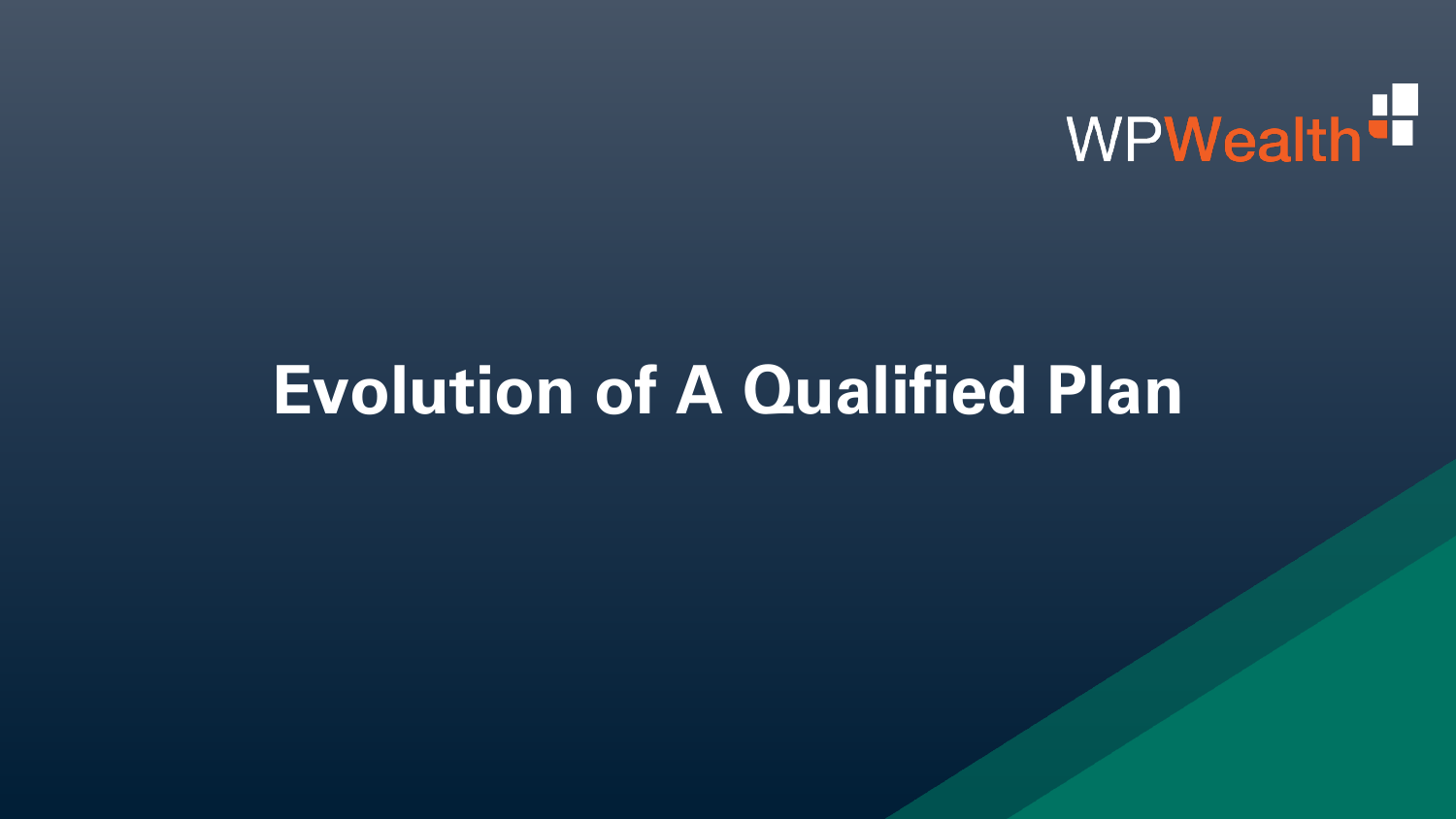## **Agenda**

- Why Implement a Plan
- Plan Options
	- Individual
	- Small Business
- Design Features
- The Secure Act
- Plan Components
- Implementation and Administration

# WPWealth<sup>t</sup>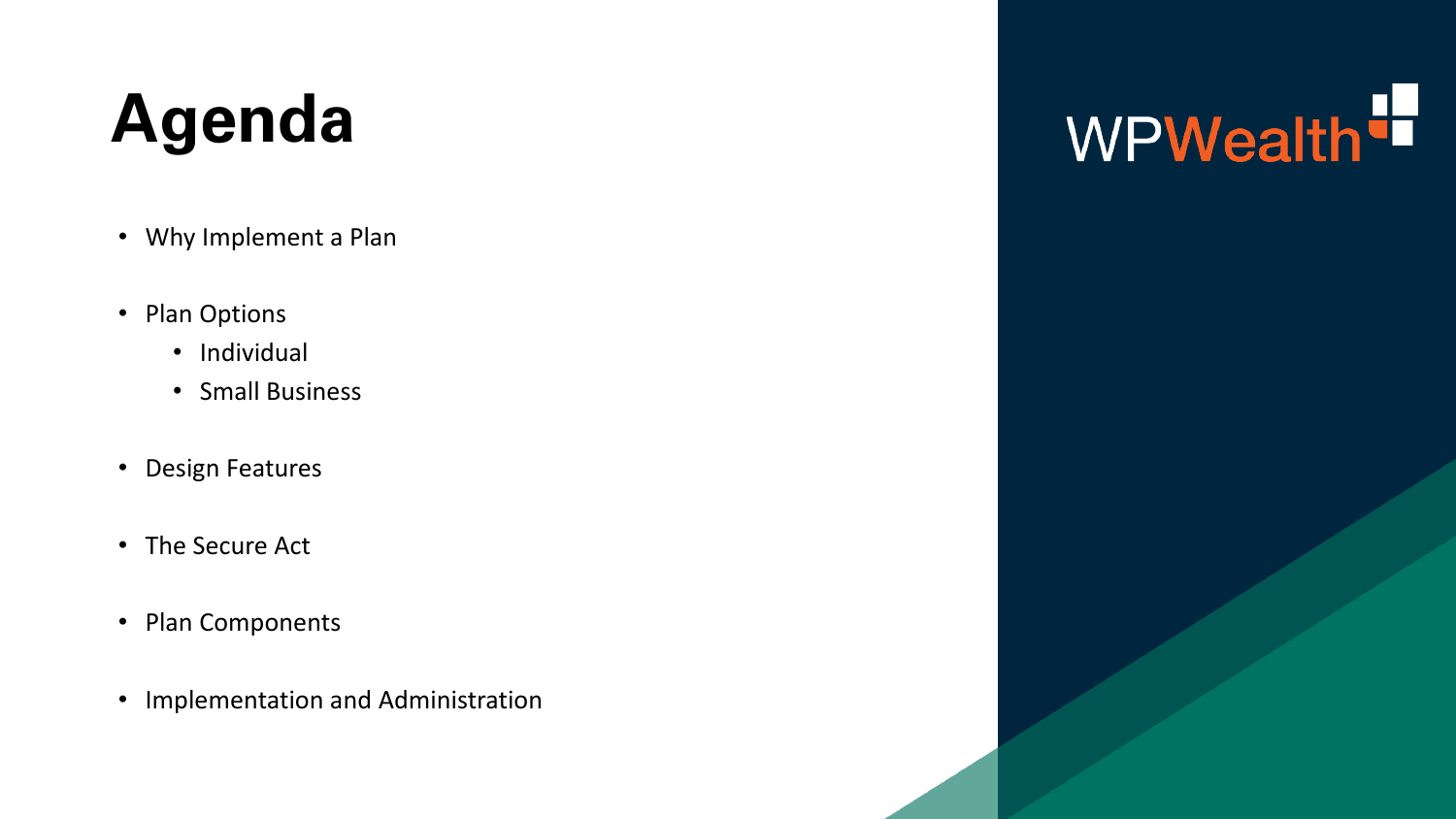## **Why Implement A Plan?**



EMPLOYEE **RETENTION**  ATTRACT AND RETAIN KEY EMPLOYEES

MAXIMIZE OWNER CONTRIBUTIONS

TAX SAVINGS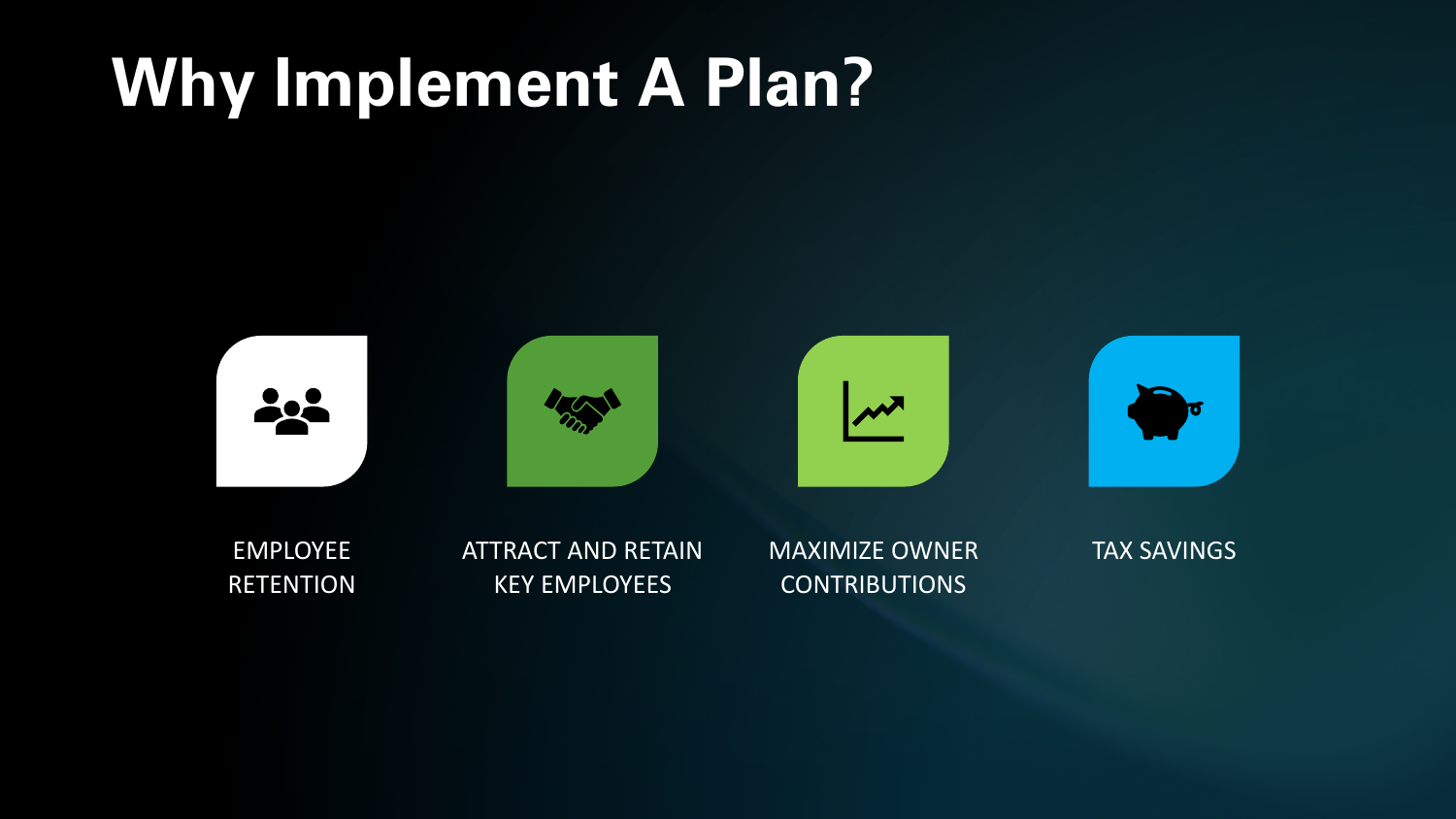## **Traditional IRA**

#### Traditional IRA

If deductible, contributions reduce taxable income in the year they are made

Deductions can be phased out depending on income

Distributions in retirement are taxed as ordinary income

At age 72, there are required minimum distributions

2022 Contribution Limits:

Under age 50: \$6,000 Age 50 and older: \$7,000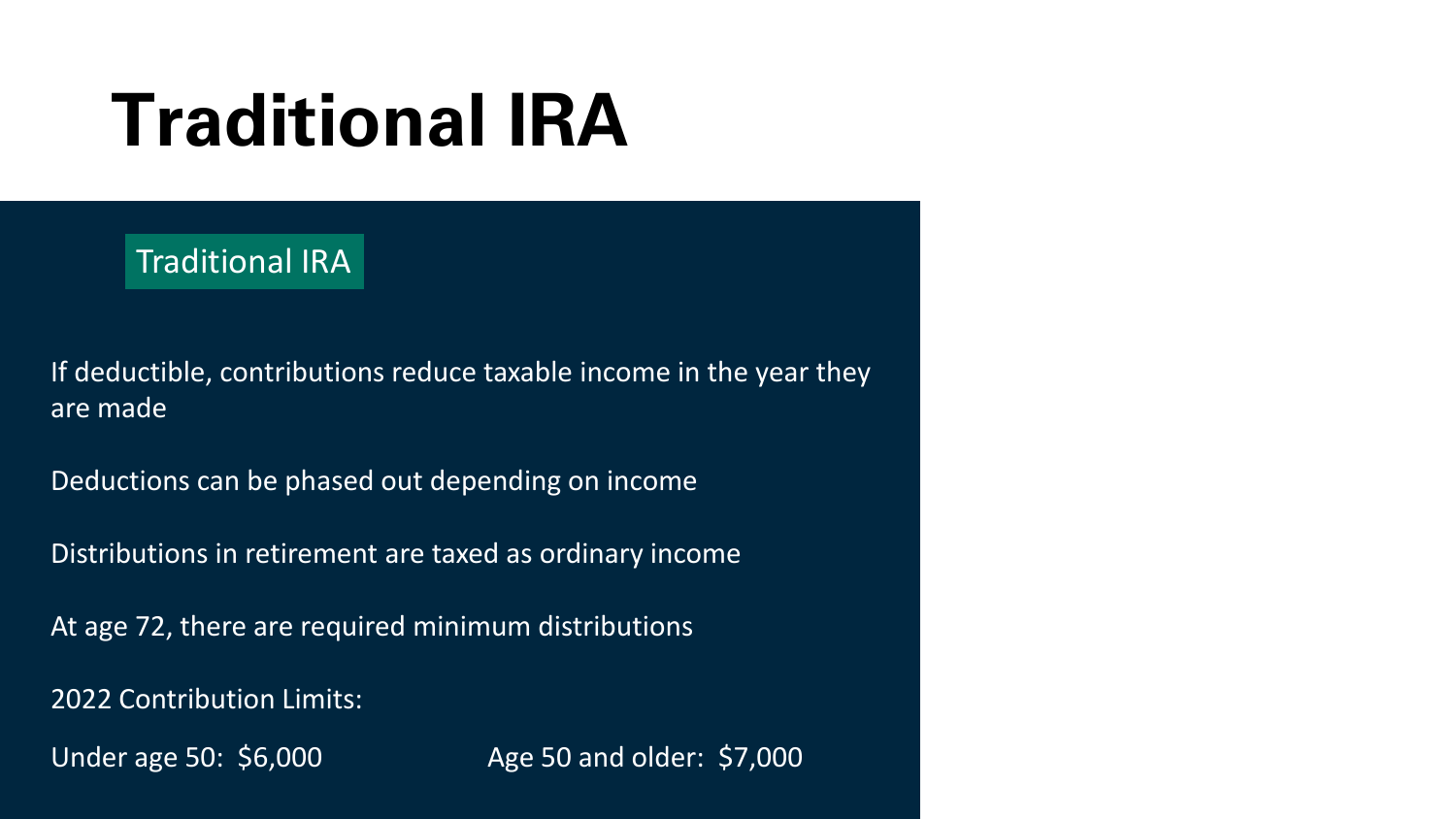## Roth IRA Backdoor Roth Strategy

#### Roth IRA

- No immediate tax benefit for contributing
- Ability to contribute is phased out at higher incomes
- Contributions can be withdrawn at any time without taxes or penalties
- Qualified withdrawals in retirement are tax-free

2022 Contribution Limits:

Under age 50: \$6,000 Age 50 and older: \$7,000

Cash from bank or investment account



Non-deductible contribution to IRA

Non-taxable

conversion to Roth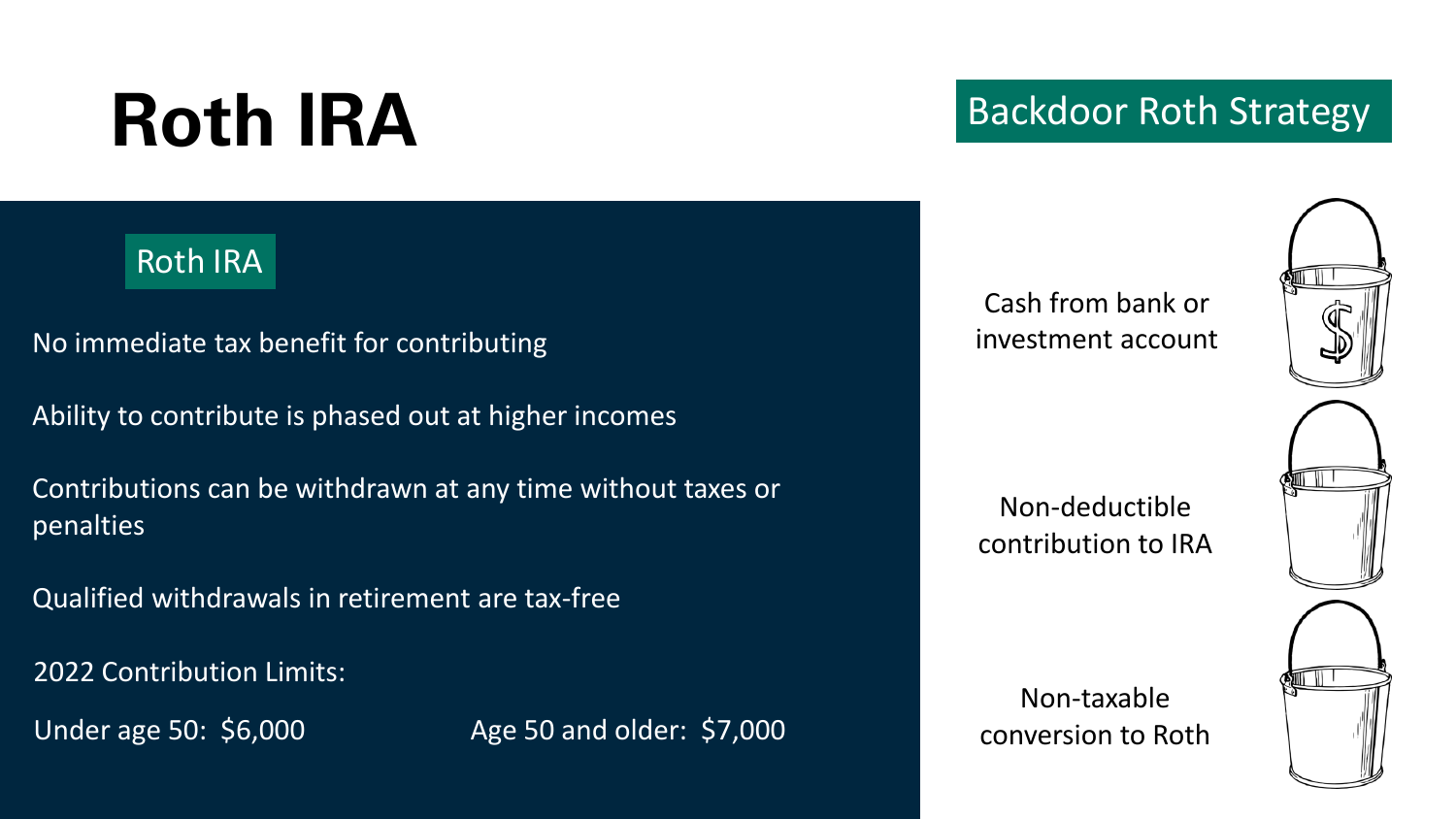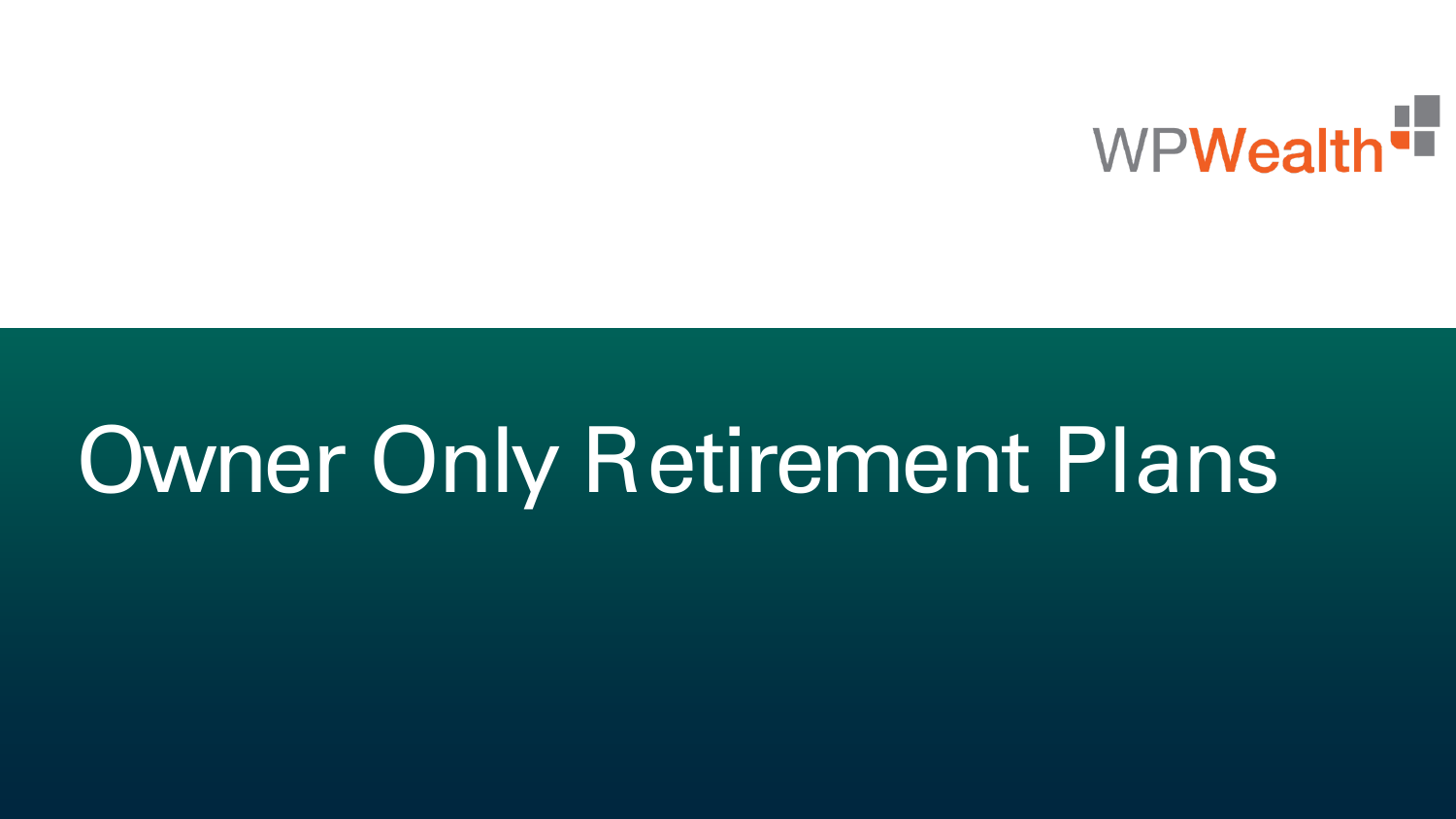

#### SEP IRA

#### Eligible Compensation

- 25% of W-2
- Self-Employment Income Schedule C

#### Contributions

- No Deferral
- No Catch-up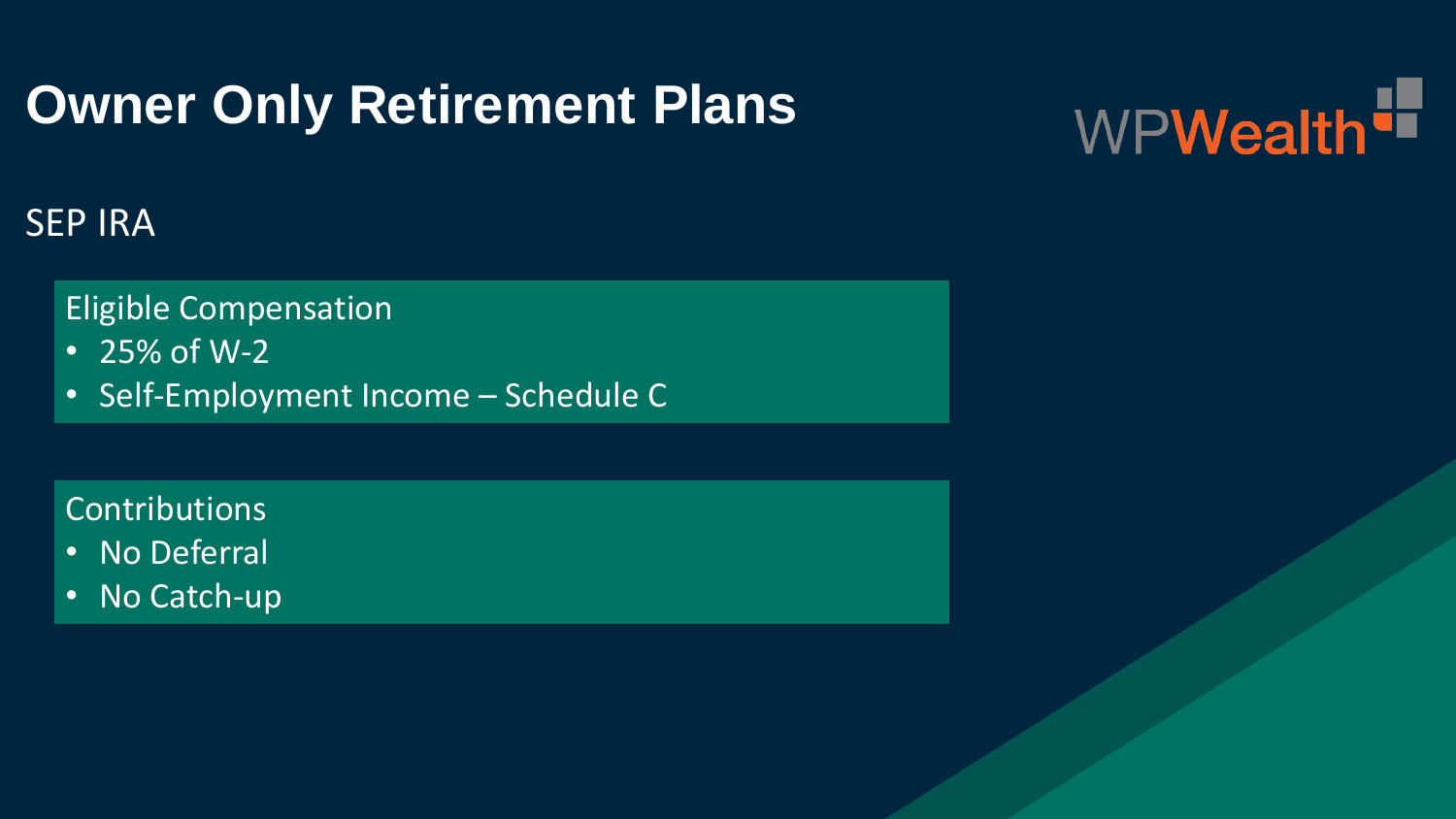

### 401(k) Profit Sharing Plan

Eligible Compensation

- W-2
- Self-Employment Income Schedule C

#### Contributions

- Deferral \$20,500
- Catch-up \$6,500
- Profit Sharing 25% of W-2 or Schedule C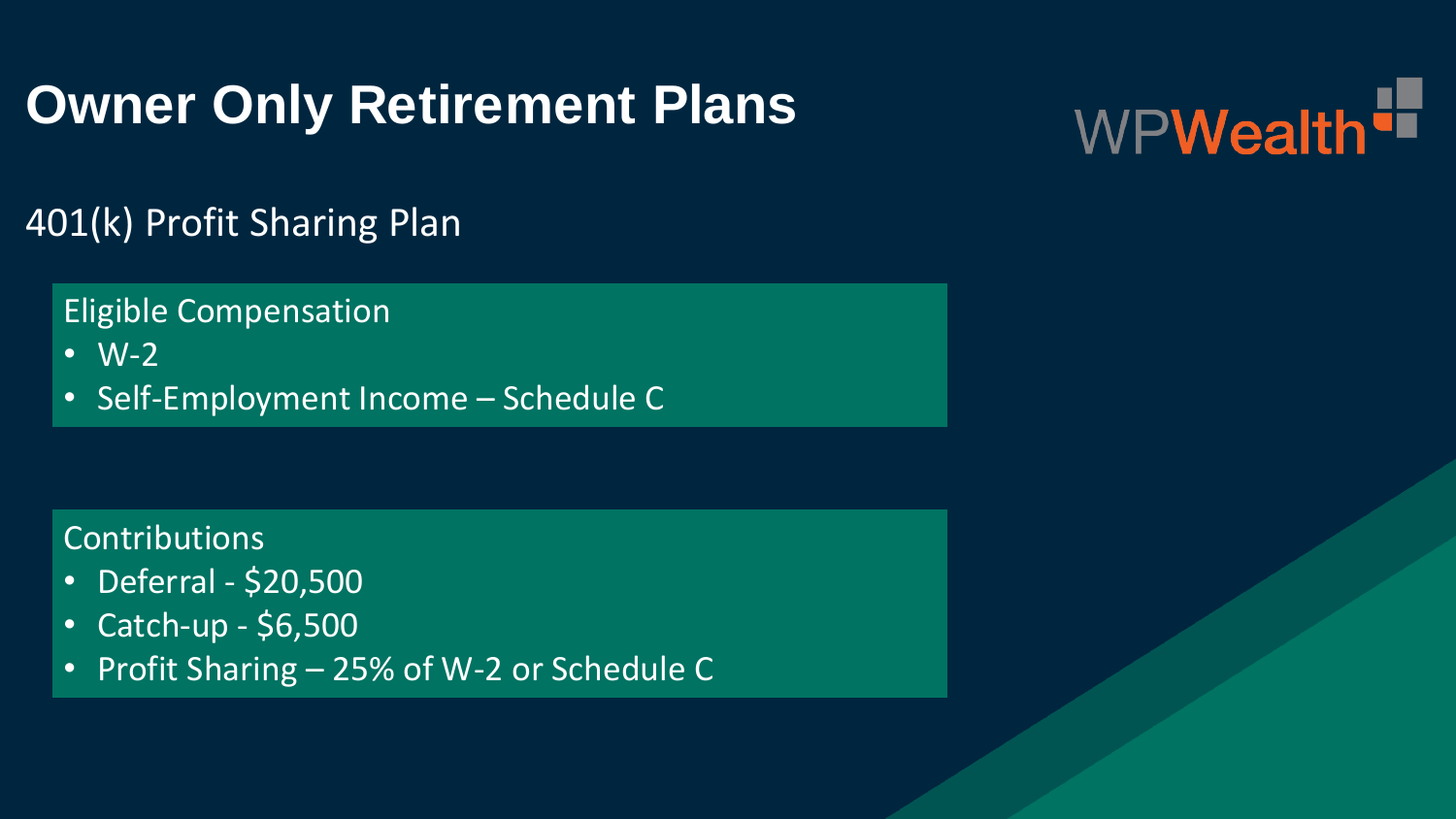Example

S CORP AGE 45 W-2: \$162,000

# WPWealth<sup>t</sup>

### SEP IRA MAXIMUM CONTRIBUTION \$40,500

\$244,000 of W-2 needed to reach \$61,000 limit

401(k) PROFIT SHARING PLAN MAXIMUM CONTRIBUTION \$61,000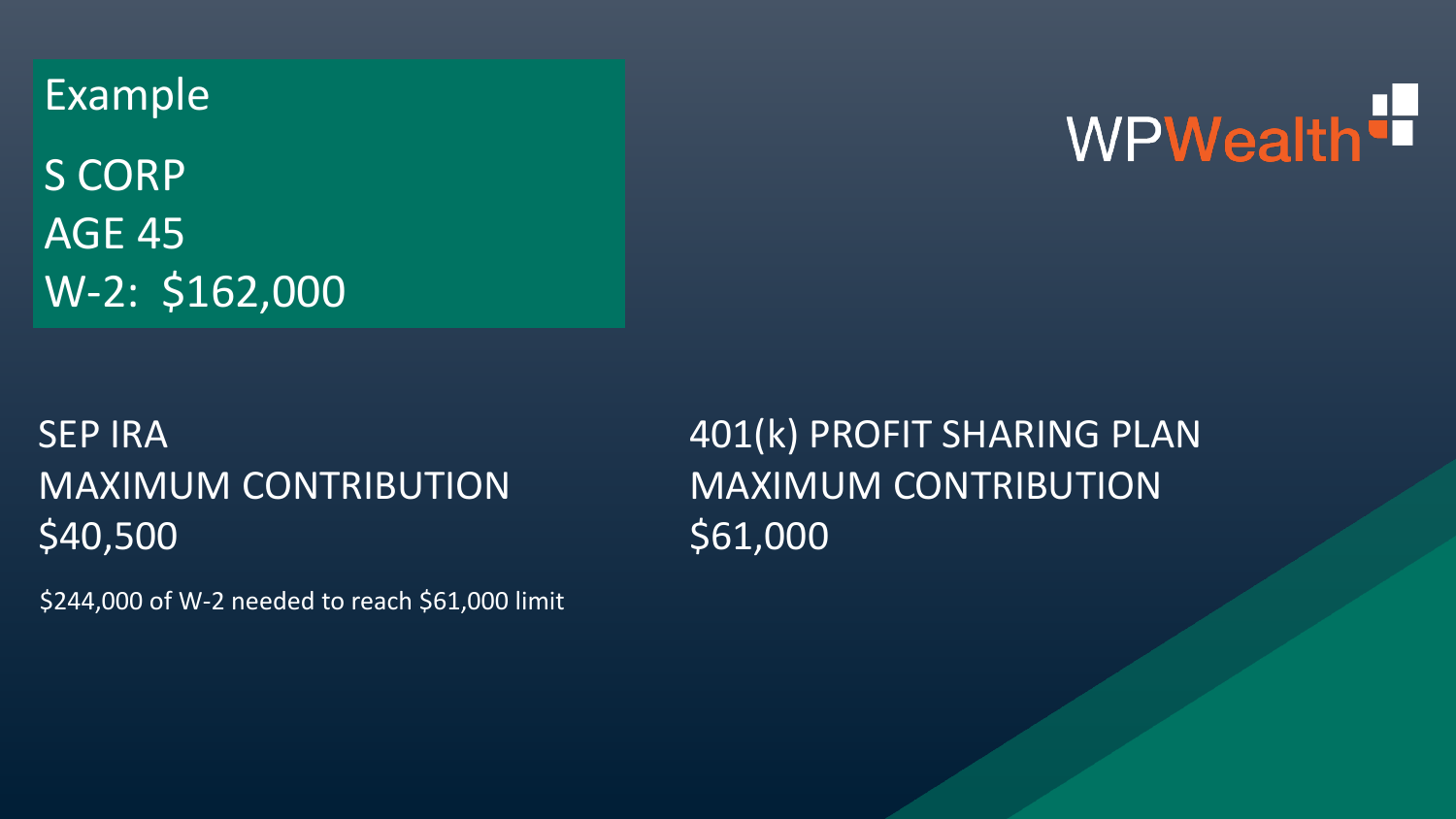

401(k) Profit Sharing and Cash Balance Plan

Eligible Compensation

- W-2
- Self-Employment Income Schedule C

#### Contributions

- Deferral \$20,500
- Catch-up \$6,500
- Profit Sharing 6% of W-2 or Schedule C
- Cash Balance \$100,000 to \$250,000

*Certain factors such as age and compensation will determine benefit amount*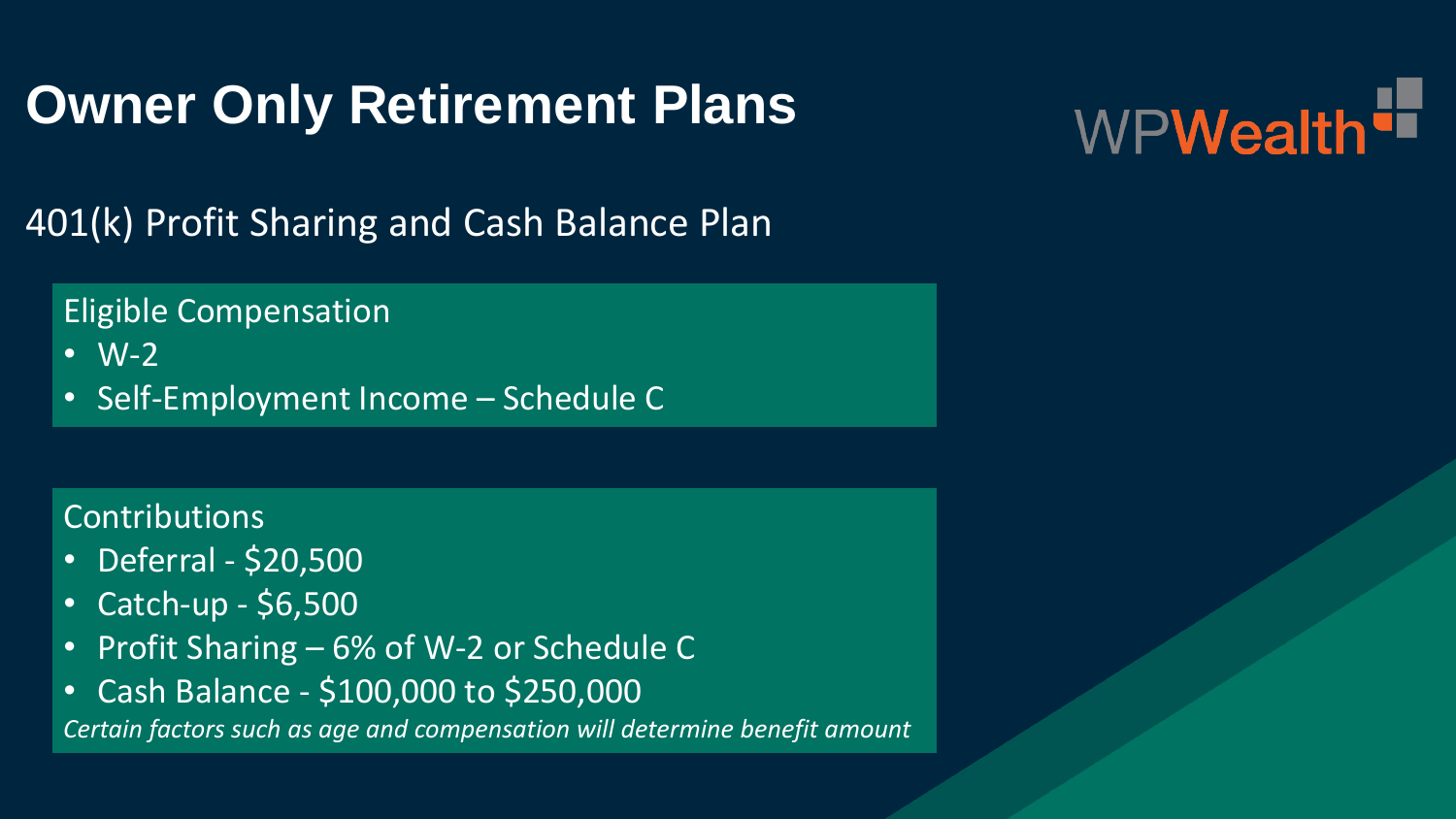Example

S CORP AGE 45 W-2: \$162,000 WPWealth<sup>t</sup>

SEP IRA MAX CONTRIBUTION \$40,500 *Tax Reduction of \$8,910*

401(k) PROFIT SHARING PLAN MAX CONTRIBUTION \$61,000 *Tax Reduction of \$13,420* 401(k) PS & CASH BALANCE PLAN MAX CONTRIBUTION \$156,220 *Tax Reduction of \$34,368*

Marginal Tax Rate: 22%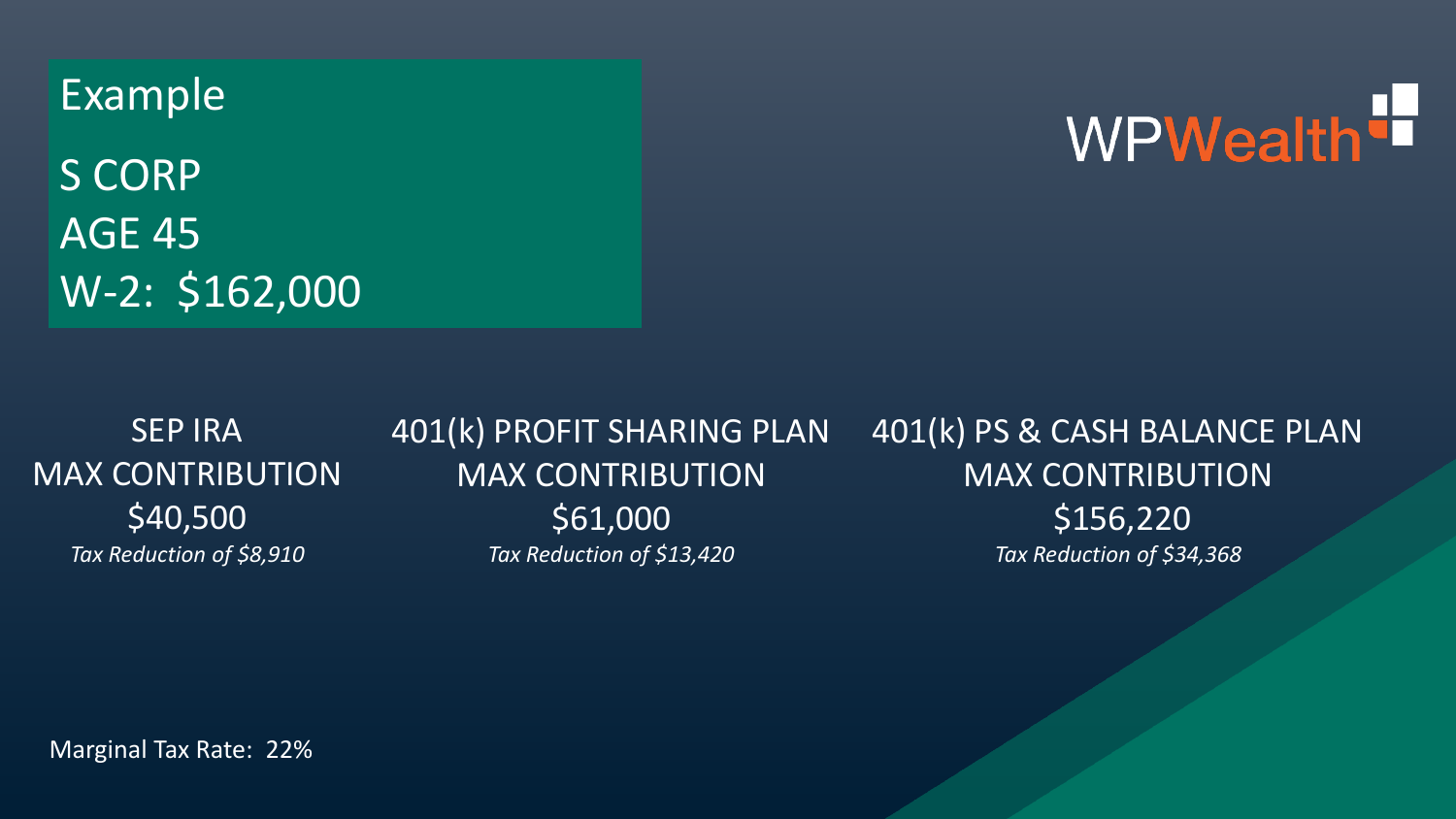### **Poll Question**



## **Do You Have A Retirement Plan?**

### A. Yes

### B. No

C. Not Currently But Exploring Options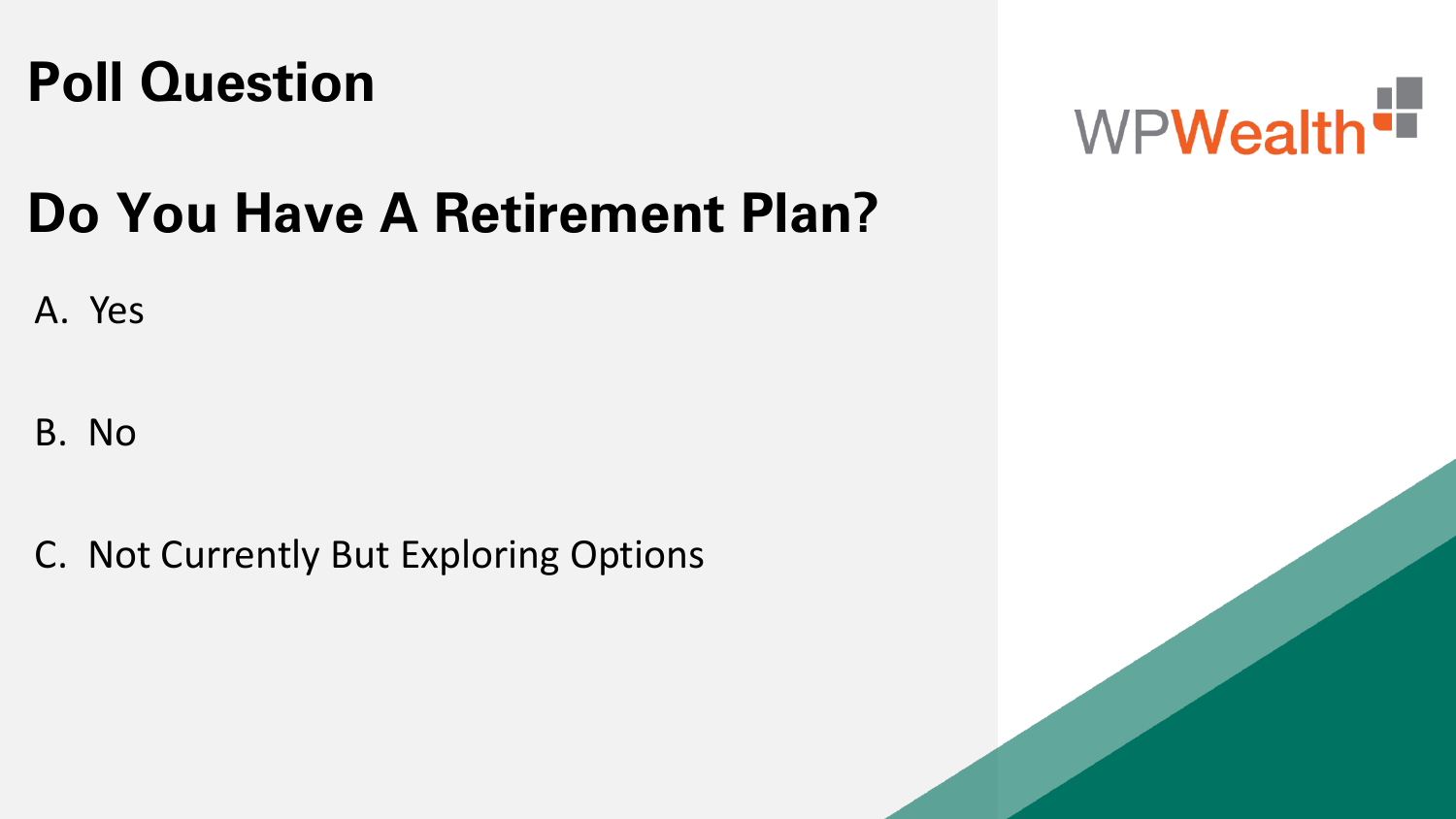

# Small Business Retirement Plans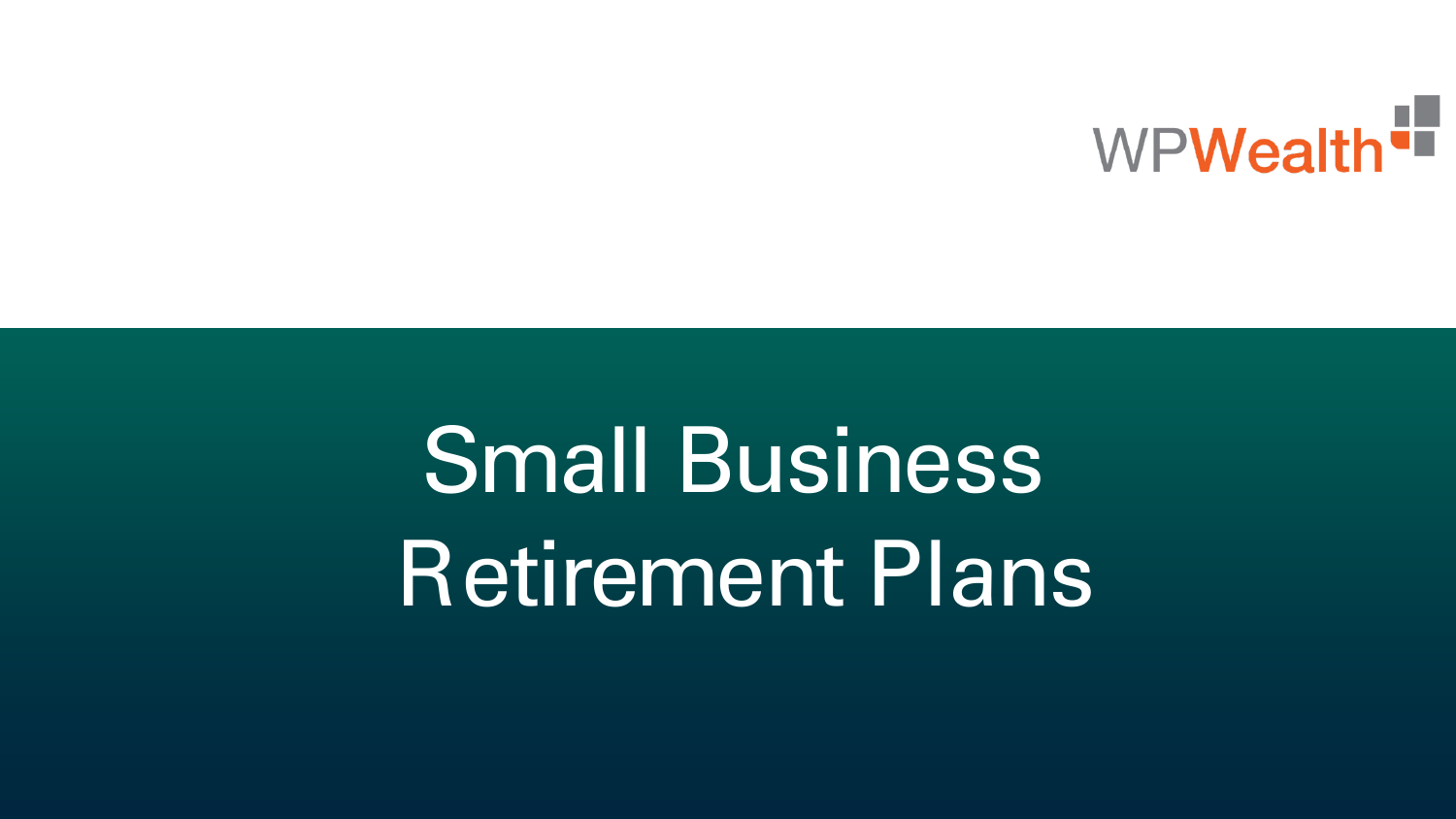## **Plan Compensation**

| C-Corp              | $W-2$                |
|---------------------|----------------------|
| S-Corp              | $W-2$                |
| Sole Proprietorship | <b>Earned Income</b> |
| Partnership         | <b>Earned Income</b> |

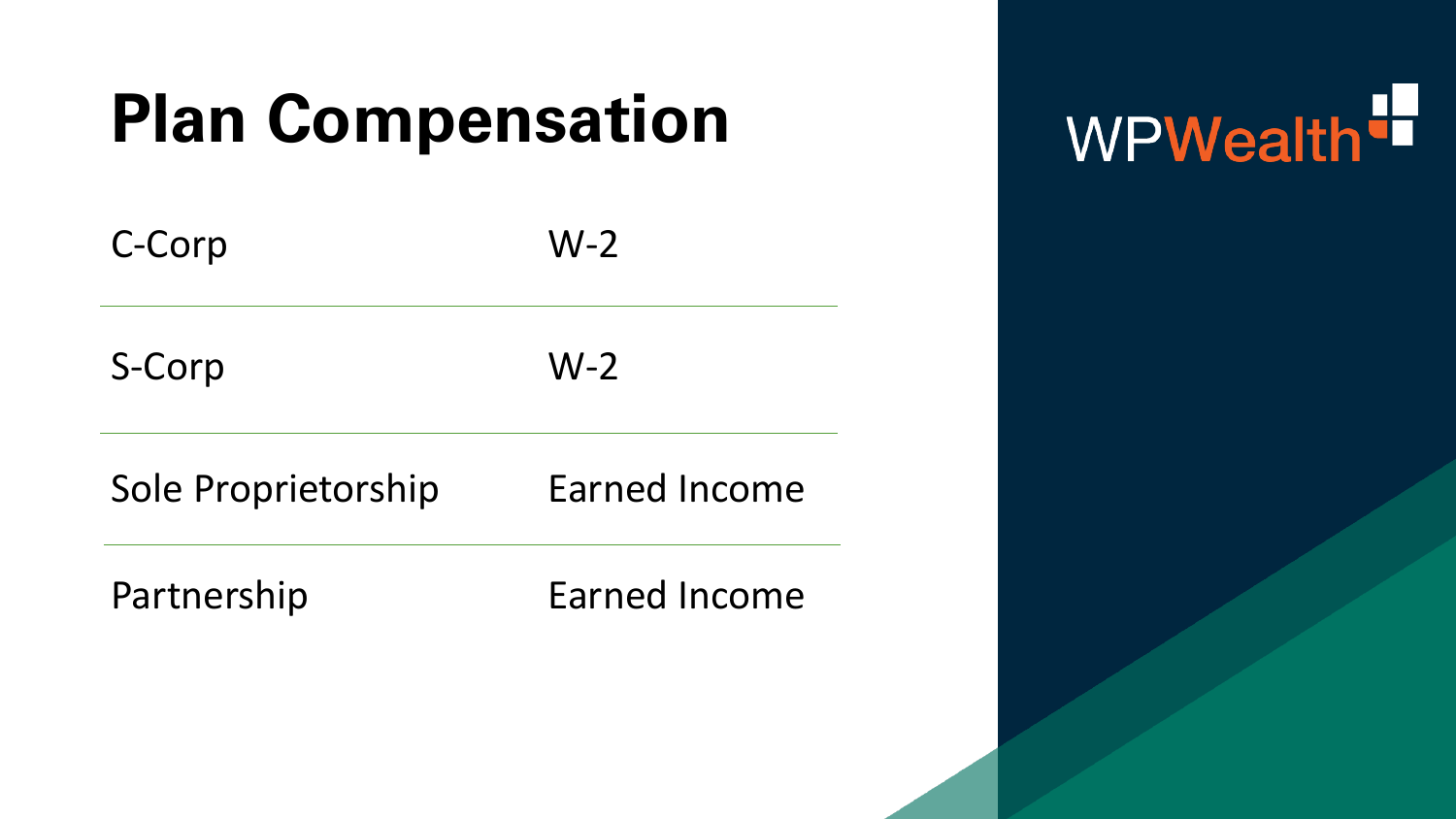## **Design Options**



### Profit Sharing Only



### Traditional 401(k) Plan



Safe Harbor 401(k) Plan

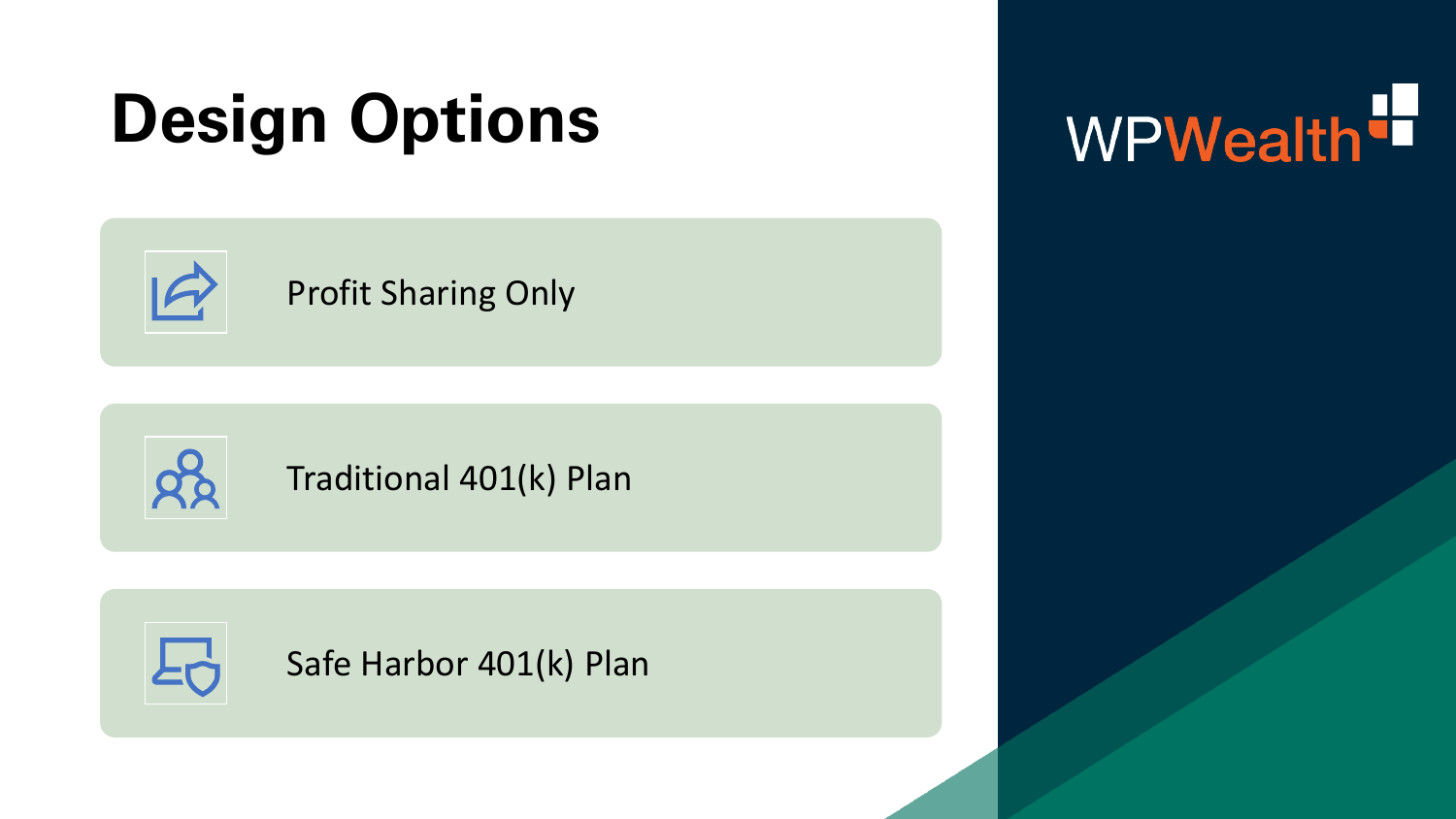## **Safe Harbor Options**

# WPWealth<sup>'n</sup>

### **Safe Harbor Match (SH Match)**

- Ideal for business with low employee participation (only those contributing receive a match)
- Business owner not looking to maximize deferrals
- Layer on a discretionary match component
- Layer on a profit sharing component

### **Safe Harbor Non-elective (SHNEC)**

- Any employee who meets eligibility is required to receive a 3% contribution
- Business owner looking to maximize deferrals
- Layer on a profit sharing component
- Layer on a cash balance plan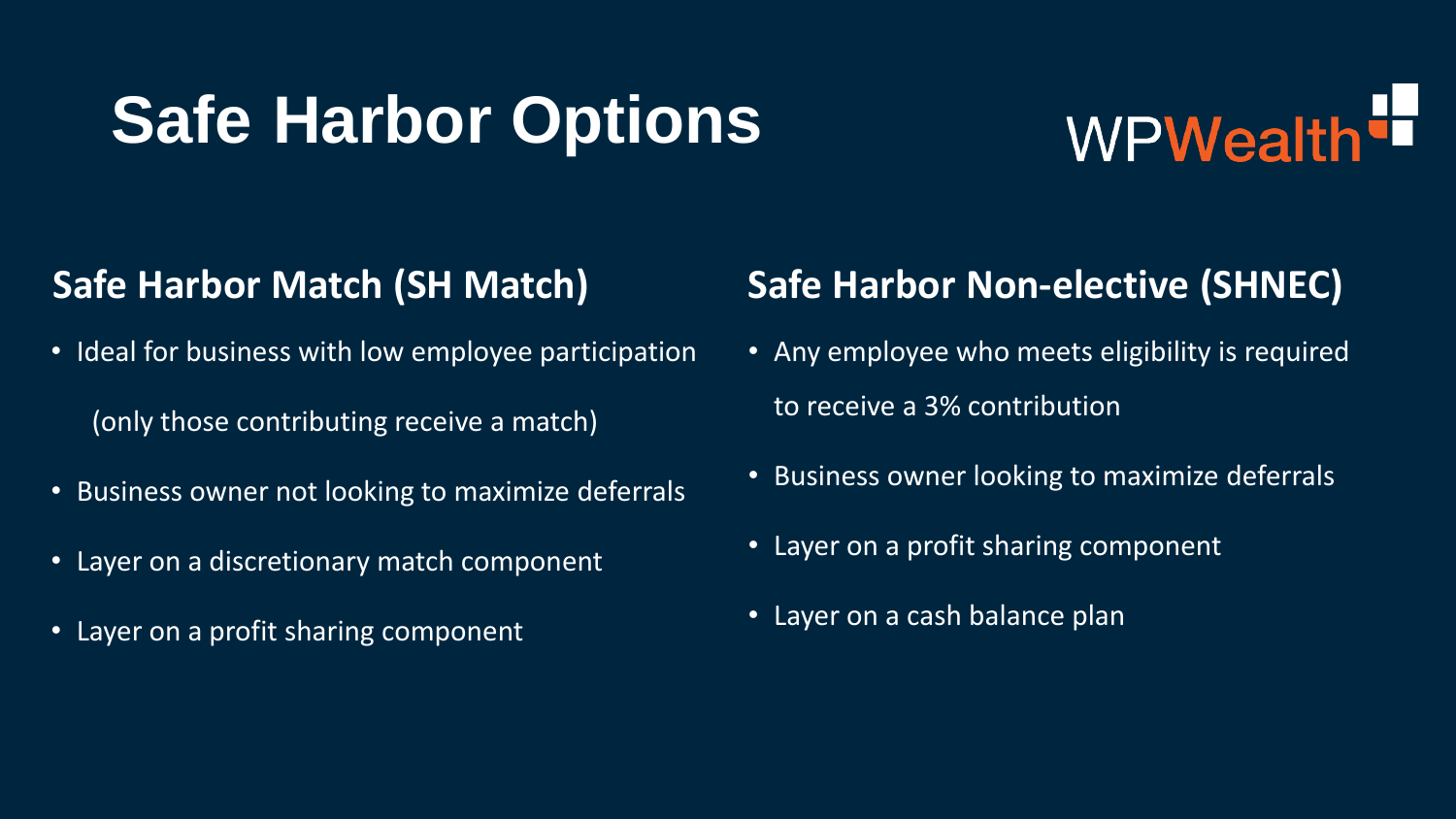### **Sample Census**



|            |                                        |      |                           |               |          |                    |                    |               | <b>Hours Worked   Compensation</b> |         | <b>Profit</b>            |                     |
|------------|----------------------------------------|------|---------------------------|---------------|----------|--------------------|--------------------|---------------|------------------------------------|---------|--------------------------|---------------------|
|            |                                        |      |                           |               |          |                    |                    | (Estimated if | (Estimated if                      | Salary  | <b>Sharing</b>           | Company             |
|            |                                        |      | Ownership Relationship to |               | Date of  | <b>Termination</b> |                    | current year  | current year                       |         | Deferral (% Contribution | <b>Match</b>        |
| Name       | <b>Title/Position   Interest (%)  </b> |      | Owner                     | Date of Birth | Hire     | Date               | <b>Rehire Date</b> | data)         | data)                              | or $$)$ | (% or \$)                | <b>Contribution</b> |
| Owner      | attorney                               | 100% |                           | 68 years old  | 1/1/2021 |                    |                    | 2080          | \$588,000                          |         |                          |                     |
| Employee 1 | office manager                         |      |                           | 47 years old  | 1/1/2021 |                    |                    | 2080          | \$70,000                           |         |                          |                     |
| Employee 2 |                                        |      |                           | 43 years old  | 1/1/2021 |                    |                    | 2080          | \$90,000                           |         |                          |                     |
| Employee 3 | paralegal                              |      |                           | 69 years old  | 1/1/2021 |                    |                    | 2080          | \$95,000                           |         |                          |                     |
| Employee 4 |                                        |      |                           | 27 years old  | 1/1/2021 |                    |                    | 2080          | \$132,000                          |         |                          |                     |
| Employee 5 | attorney                               |      |                           | 70 years old  | 1/1/2021 |                    |                    | 2080          | \$100,000                          |         |                          |                     |
|            |                                        |      |                           |               |          |                    |                    |               |                                    |         |                          |                     |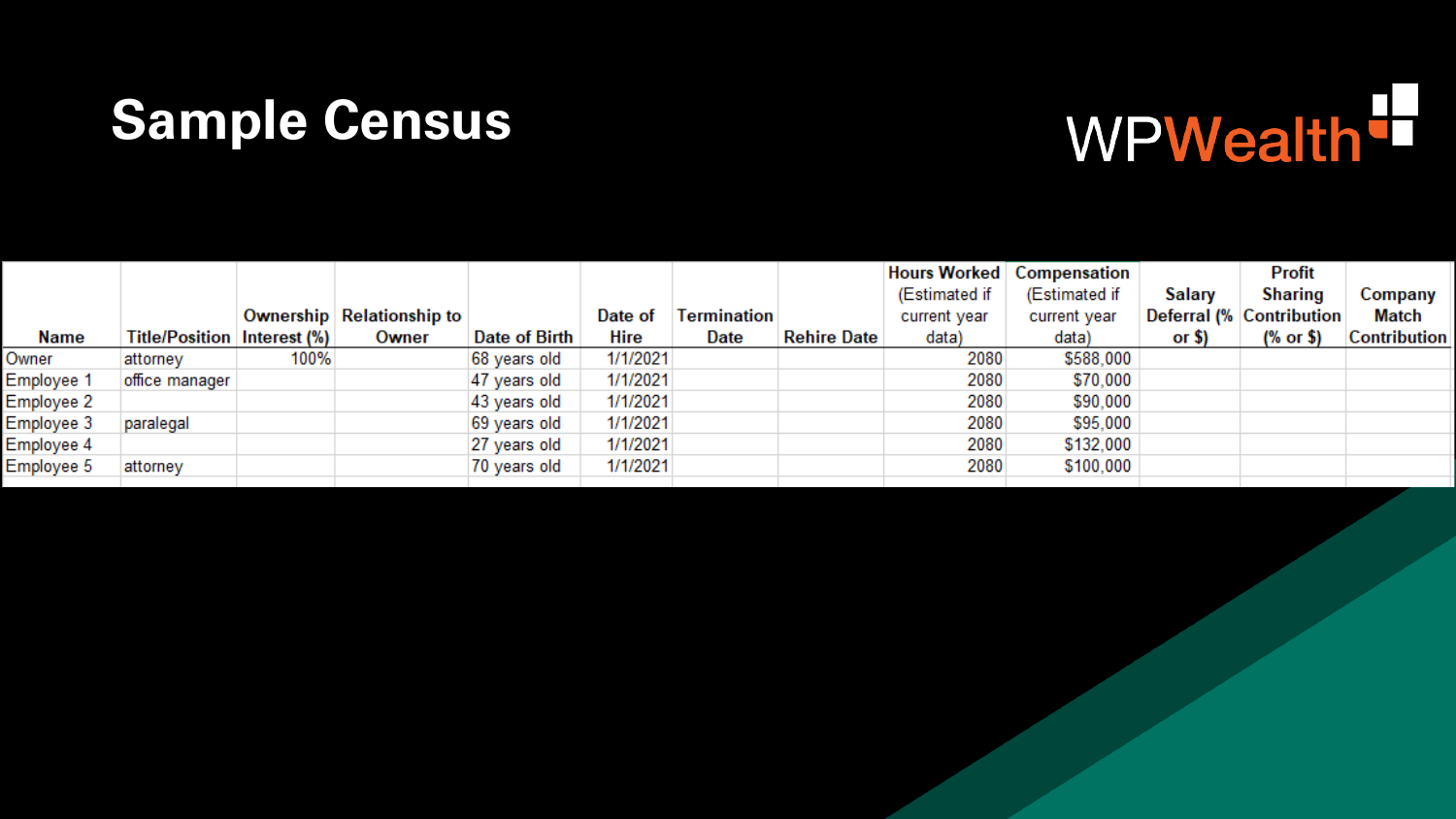## **Safe Harbor Match**

|                        |              |             |                    |            | <b>Safe Harbor</b> | <b>Safe</b> |                   |
|------------------------|--------------|-------------|--------------------|------------|--------------------|-------------|-------------------|
| <b>Owners</b>          | Income       | <b>EE %</b> | <b>Deferral</b> \$ | Catchup    |                    | Harbor %    | Total \$          |
| Owner                  | \$305,000.00 |             | 6.72% \$20,500.00  | \$6,500.00 | \$12,200.00        |             | 4.00% \$39,200.00 |
| <b>Total Owners</b>    | \$305,000.00 |             | \$20,500.00        | \$6,500.00 | \$12,200.00        |             | \$39,200.00       |
| <b>Non Owners</b>      | Income       | <b>EE %</b> | <b>Deferral</b> \$ | Catchup    | SH \$              | <b>SH %</b> | <b>Total \$</b>   |
| Employee 1             | \$70,000.00  | 5.00%       | \$3,500.00         | \$0.00     | \$2,800.00         | 4.00%       | \$6,300.00        |
| Employee 2             | \$90,000.00  | 5.00%       | \$4,500.00         | \$0.00     | \$3,600.00         | 4.00%       | \$8,100.00        |
| Employee 3             | \$95,000.00  | 5.00%       | \$4,750.00         | \$0.00     | \$3,800.00         | 4.00%       | \$8,550.00        |
| Employee 4             | \$132,000.00 | 5.00%       | \$6,600.00         | 50.00      | \$5,280.00         | 4.00%       | \$11,880.00       |
| Employee 5             | \$100,000.00 | 5.00%       | \$5,000.00         | \$0.00     | \$4,000.00]        | 4.00%       | \$9,000.00        |
| <b>Total Nonowners</b> | \$487,000.00 | 5.00%       | \$24,350.00        | \$0.00     | \$19,480.00        | 4.00%       | \$43,830.00       |
| <b>Grand Totals</b>    | \$792,000.00 |             | \$44,850.00        | \$6,500.00 | \$31,680.00        |             | \$83,030.00       |
| Owner Percentage       |              |             | 45.71%             |            | 38.51%             |             | 47.21%            |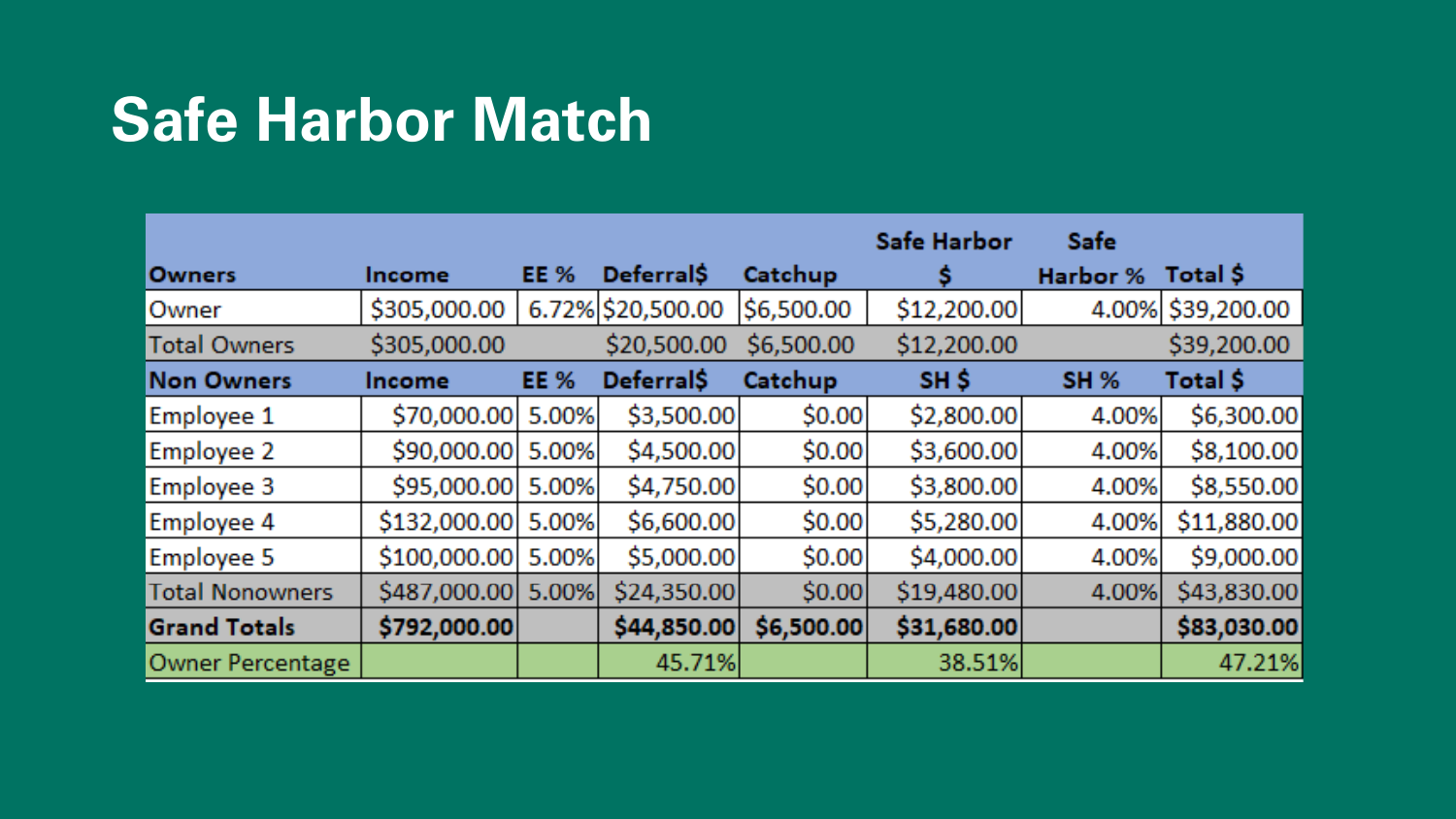## **Safe Harbor Non-elective**

|                        |                    |             |                    |                    | <b>Safe Harbor</b> | <b>Safe</b> |                   |
|------------------------|--------------------|-------------|--------------------|--------------------|--------------------|-------------|-------------------|
| Owners                 | Income             | <b>EE %</b> | <b>Deferral</b> S  | Catchup            |                    | Harbor %    | Total \$          |
| Owner                  | \$305,000.00       |             | 6.72% \$20,500.00  | \$6,500.00         | \$9,150.00         |             | 3.00% \$36,150.00 |
| <b>Total Owners</b>    | \$305,000.00       |             | \$20,500.00        | \$6,500.00         | \$9,150.00         |             | \$36,150.00       |
| <b>Nonowners</b>       | Income             | <b>EE %</b> | <b>Deferral</b> \$ | Catchup            | SH \$              | <b>SH %</b> | Total \$          |
| Employee 1             | \$70,000.00        | 0.00%       | \$0.00             | \$0.00             | \$2,100.00         | 3.00%       | \$2,100.00        |
| Employee 2             | \$90,000.00        | 0.00%       | \$0.00             | \$0.00             | \$2,700.00         | 3.00%       | \$2,700.00        |
| Employee 3             | \$95,000.00 0.00%  |             | \$0.00             | S <sub>0</sub> .00 | \$2,850.00         | 3.00%       | \$2,850.00        |
| Employee 4             | \$132,000.00 0.00% |             | \$0.00             | \$0.00             | \$3,960.00         | 3.00%       | \$3,960.00        |
| Employee 5             | \$100,000.00 0.00% |             | 50.00              | \$0.00             | \$3,000.00         | 3.00%       | \$3,000.00        |
| <b>Total Nonowners</b> | \$487,000.00       | $0.00\%$    | \$0.00             | \$0.00             | \$14,610.00        | 3.00%       | \$14,610.00       |
| <b>Grand Totals</b>    | \$792,000.00       |             | \$20,500.00        | \$6,500.00         | \$23,760.00        |             | \$50,760.00       |
| Owner Percentage       |                    |             | 100.00%            |                    | 38.51%             |             | 71.22%            |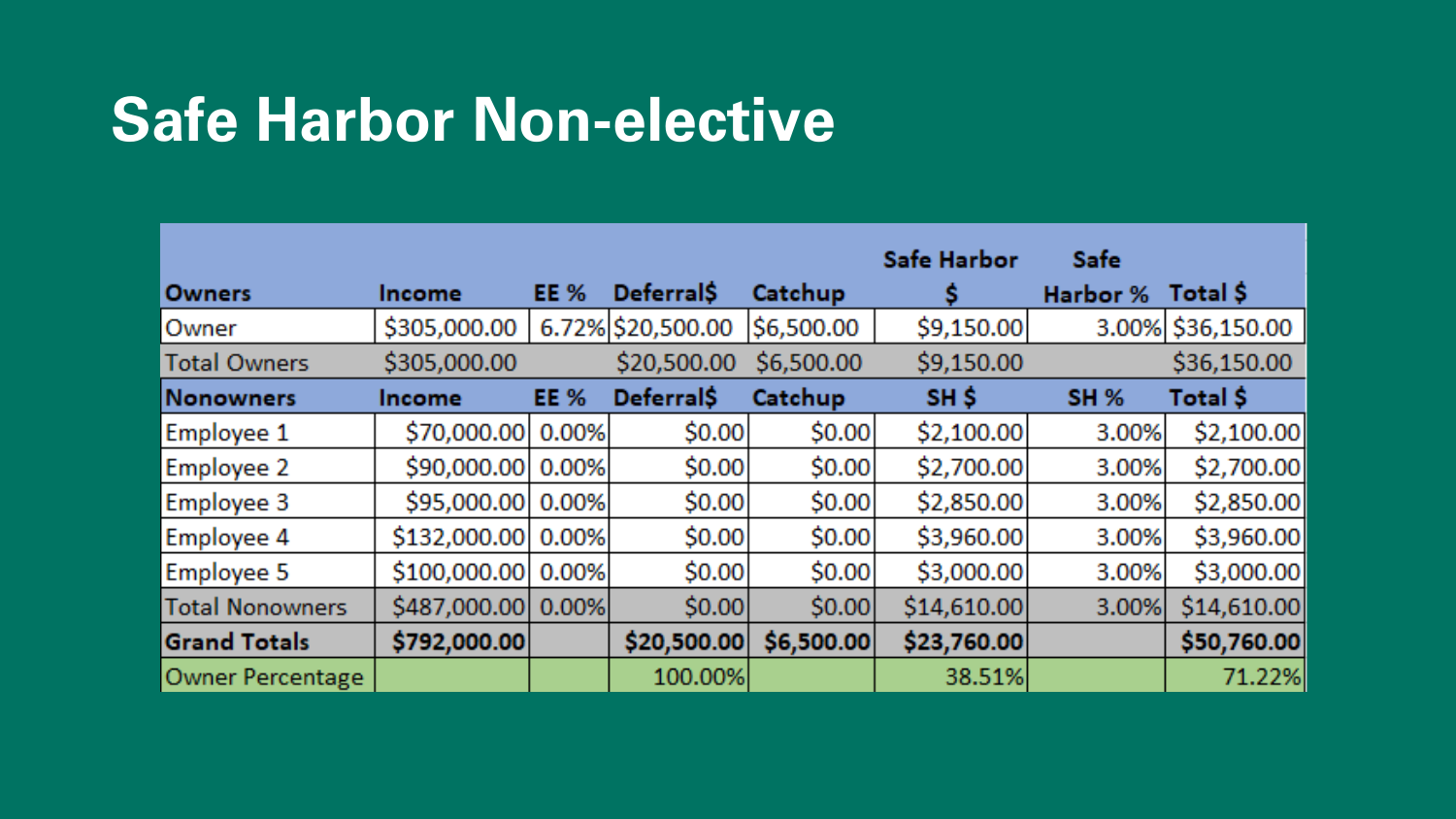## **Safe Harbor Profit Sharing Plan**

|                        |                    |             |                    |            | <b>Safe Harbor</b> | <b>Safe</b> | <b>New Comp</b> | <b>NCPS</b> |                                |
|------------------------|--------------------|-------------|--------------------|------------|--------------------|-------------|-----------------|-------------|--------------------------------|
| <b>Owners</b>          | Income             | EE %        | <b>Deferral</b> \$ | Catchup    |                    | Harbor %    | <b>PS %</b>     | %           | Total \$                       |
| Owner                  | \$305,000.00       |             | 6.72% \$20,500.00  | \$6,500.00 | \$9,150.00         | 3.00%       |                 |             | \$31,350.00 10.28% \$67,500.00 |
| <b>Total Owners</b>    | \$305,000.00       |             | \$20,500.00        | \$6,500.00 | \$9,150.00         |             | \$31,350.00     |             | \$67,500.00                    |
| Nonowners              | Income             | <b>EE %</b> | Deferral\$         | Catchup    | SH \$              | <b>SH %</b> |                 |             | Total \$                       |
| Employee 1             | \$70,000.00        | 0.00%       | \$0.00             | \$0.00     | \$2,100.00         | 3.00%       | \$1,001.00      | 1.43%       | \$3,101.00                     |
| Employee 2             | \$90,000.00 0.00%  |             | \$0.00             | \$0.00     | \$2,700.00         | 3.00%       | \$1,287.00      | 1.43%       | \$3,987.00                     |
| Employee 3             | \$95,000.00 0.00%  |             | \$0.00             | \$0.00     | \$2,850.00         | 3.00%       | \$1,358.50      | 1.43%       | \$4,208.50                     |
| Employee 4             | \$132,000.00 0.00% |             | \$0.00             | \$0.00     | \$3,960.00         | 3.00%       | \$1,887.60      | 1.43%       | \$5,847.60                     |
| Employee 5             | \$100,000.00 0.00% |             | \$0.00             | \$0.00     | \$3,000.00         | 3.00%       | \$1,430.00      | 1.43%       | \$4,430.00                     |
| <b>Total Nonowners</b> | \$487,000.00 0.00% |             | \$0.00             | \$0.00     | \$14,610.00        | 3.00%       | \$6,964.10      |             | \$21,574.10                    |
| <b>Grand Totals</b>    | \$792,000.00       |             | \$20,500.00        | \$6,500.00 | \$23,760.00        |             | \$38,314.10     |             | \$89,074.10                    |
| Owner Percentage       |                    |             | 100.00%            |            | 38.51%             |             | 81.82%          |             | 75.78%                         |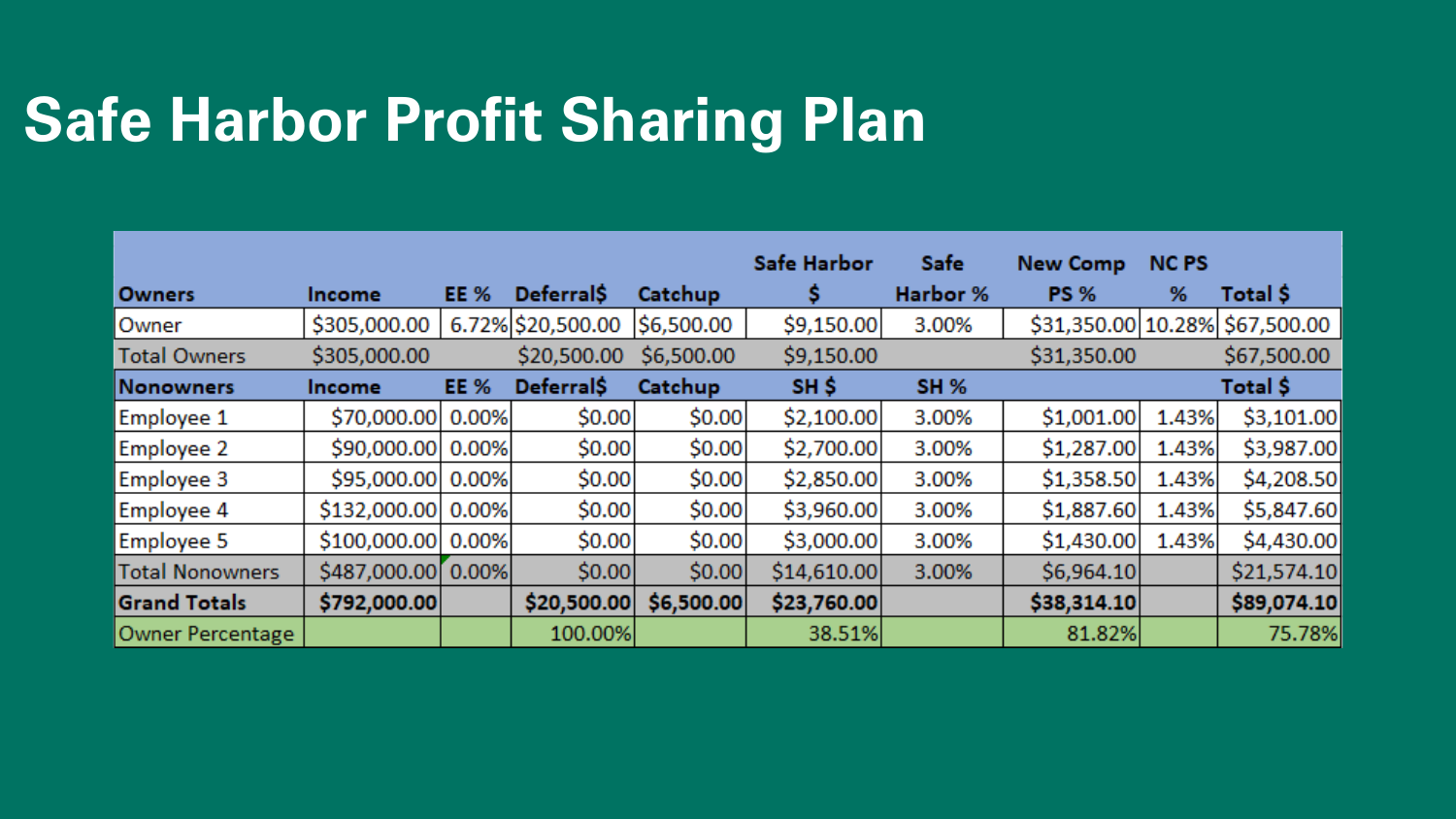### **Cash Balance Plan**

# WPWealth<sup>t</sup>







CONTRIBUTION IS SPECIFIED IN THE PLAN DOCUMENT

MAY PROVIDE DIFFERENT CONTRIBUTIONS FOR DIFFERENT GROUPS

CONTRIBUTIONS ARE CREDITED TO A "HYPOTHETICAL ACCOUNT" FOR EACH PARTICIPANT EACH YEAR

FIXED ANNUAL CREDIT AND FIXED ANNUAL INTEREST CREDIT ON THE ACCOUNT

命



*EXAMPLE: FIXED ANNUAL CREDIT IS \$100K AND THE ANNUAL INTEREST CREDIT IS 3%*



CONTRIBUTIONS MUST BE FULLY VESTED AFTER 3 YEARS



篮

PLAN ASSETS ARE POOLED AND TRUSTEE-DIRECTED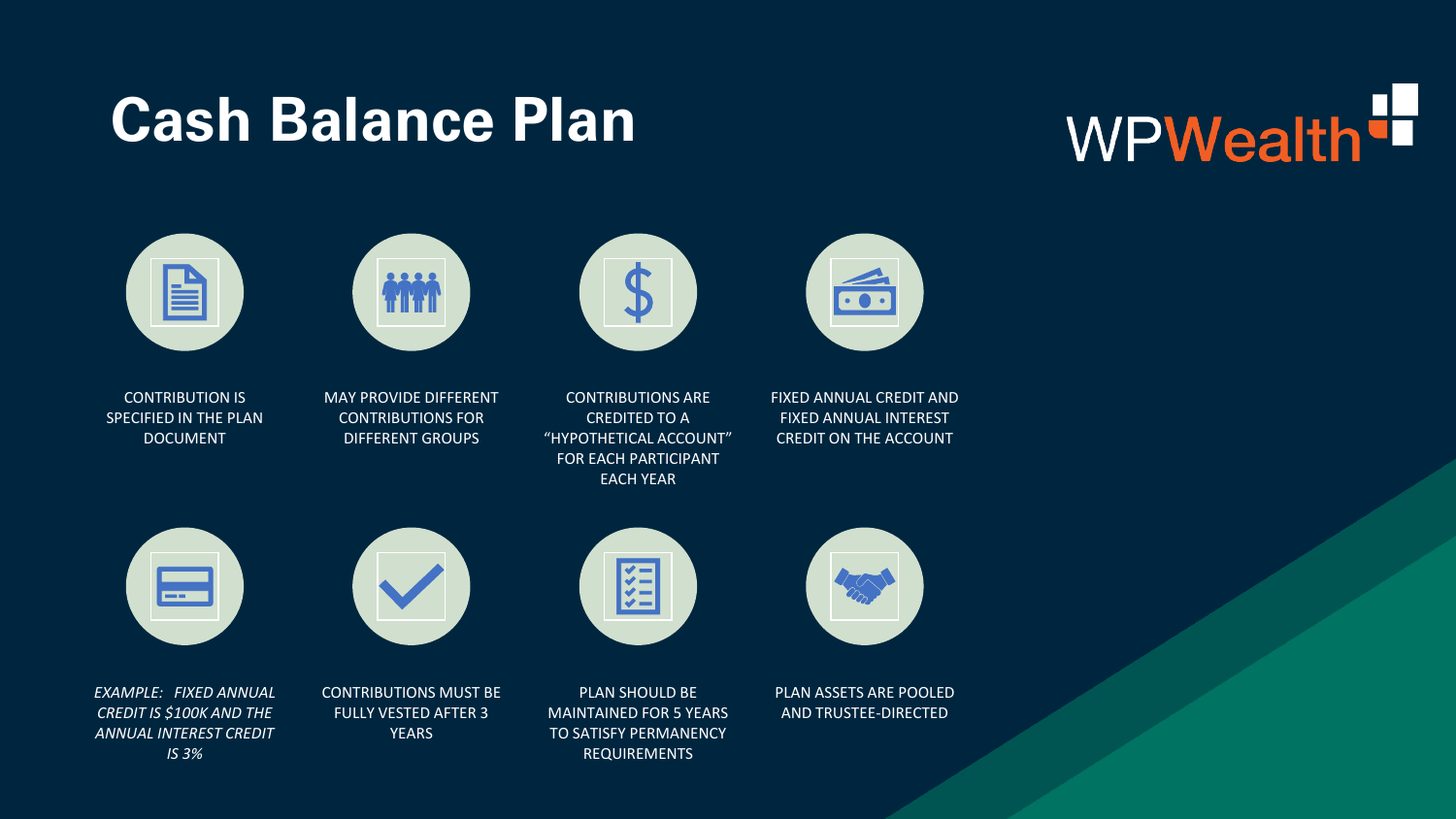### **Cash Balance Plan**

|                        |                    |             |                    |            | <b>Safe Harbor</b> | <b>Safe</b> | <b>New Comp</b>    |       | <b>NC PS</b> Cash Balance |             |                                  |
|------------------------|--------------------|-------------|--------------------|------------|--------------------|-------------|--------------------|-------|---------------------------|-------------|----------------------------------|
| <b>Owners</b>          | Income             | EE %        | <b>Deferral</b> \$ | Catchup    |                    | Harbor %    | <b>PS %</b>        | %     |                           | <b>CB %</b> | Total \$                         |
| Owner                  | \$305,000.00       |             | 6.72% \$20,500.00  | \$6,500.00 | \$9,150.00         | 3.00%       | \$31,350.00 10.28% |       |                           |             | \$140,000.00 45.90% \$207,500.00 |
| <b>Total Owners</b>    | \$305,000.00       |             | \$20,500.00        | \$6,500.00 | \$9,150.00         |             | \$31,350.00        |       | \$140,000.00              |             | \$207,500.00                     |
| <b>Nonowners</b>       | Income             | <b>EE %</b> | <b>Deferral</b> \$ | Catchup    | SH \$              | <b>SH %</b> |                    |       |                           |             | Total \$                         |
| Employee 1             | \$70,000.00        | 0.00%       | \$0.00             | \$0.00     | \$2,100.00         | 3.00%       | \$3,150.00         | 4.50% | \$3,150.00                | 4.50%       | \$8,400.00                       |
| Employee 2             | \$90,000.00 0.00%  |             | \$0.00             | \$0.00     | \$2,700.00         | 3.00%       | \$4,050.00         | 4.50% | \$4,050.00                | 4.50%       | \$10,800.00                      |
| Employee 3             | \$95,000.00 0.00%  |             | \$0.00             | \$0.00     | \$2,850.00         | 3.00%       | \$4,275.00         | 4.50% | \$4,275.00                | 4.50%       | \$11,400.00                      |
| Employee 4             | \$132,000.00 0.00% |             | \$0.00             | \$0.00     | \$3,960.00         | 3.00%       | \$5,940.00         | 4.50% | \$5,940.00                | 4.50%       | \$15,840.00                      |
| Employee 5             | \$100,000.00 0.00% |             | \$0.00             | \$0.00     | \$3,000.00         | 3.00%       | \$4,500.00         | 4.50% | \$4,500.00                | 4.50%       | \$12,000.00                      |
| <b>Total Nonowners</b> | \$487,000.00 0.00% |             | \$0.00             | \$0.00     | \$14,610.00        | 3.00%       | \$21,915.00        |       | \$21,915.00               |             | \$58,440.00                      |
| <b>Grand Totals</b>    | \$792,000.00       |             | \$20,500.00        | \$6,500.00 | \$23,760.00        |             | \$53,265.00        |       | \$161,915.00              |             | \$265,940.00                     |
| Owner Percentage       |                    |             | 100.00%            |            | 38.51%             |             | 58.86%             |       | 86.47%                    |             | 78.03%                           |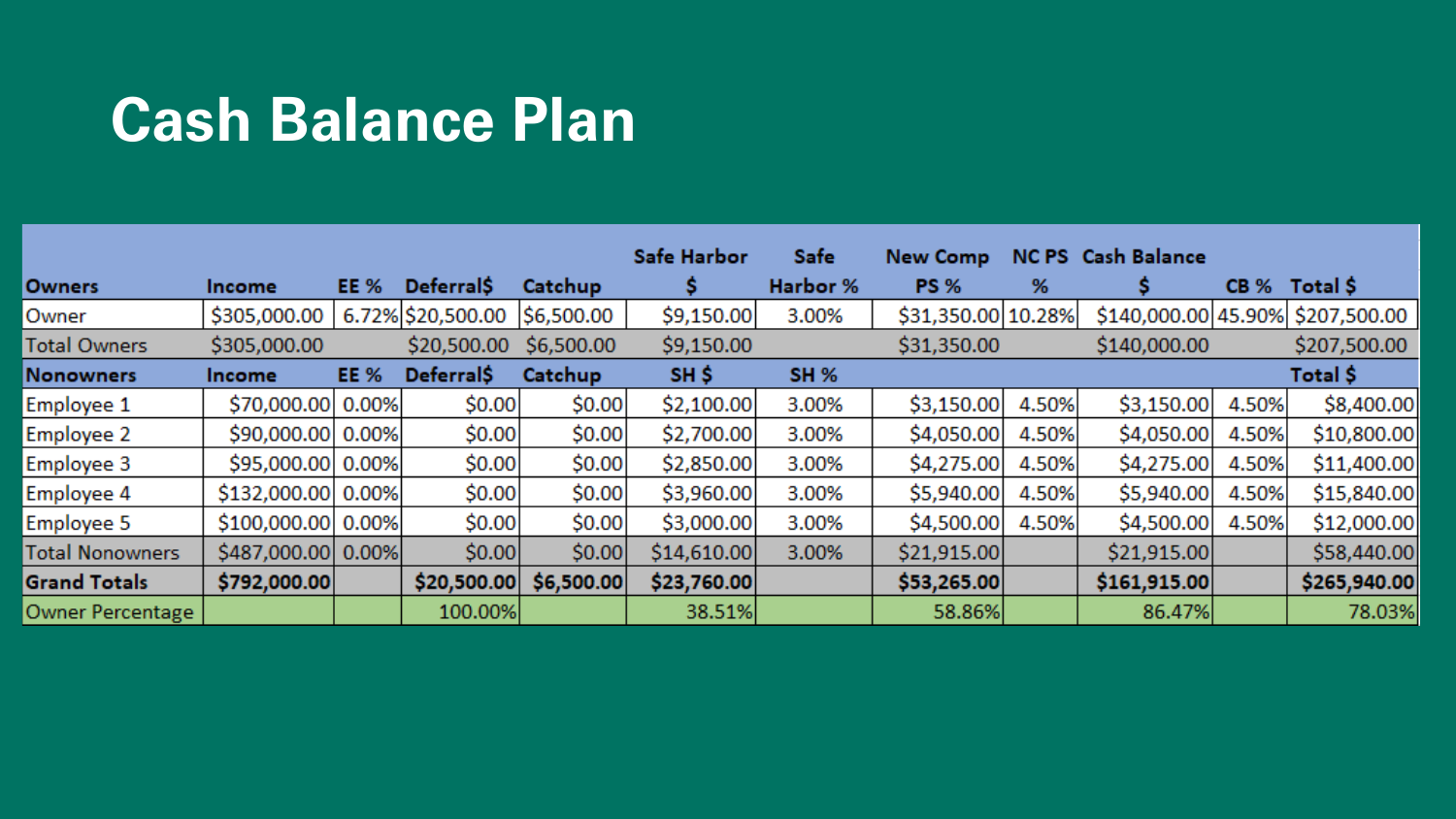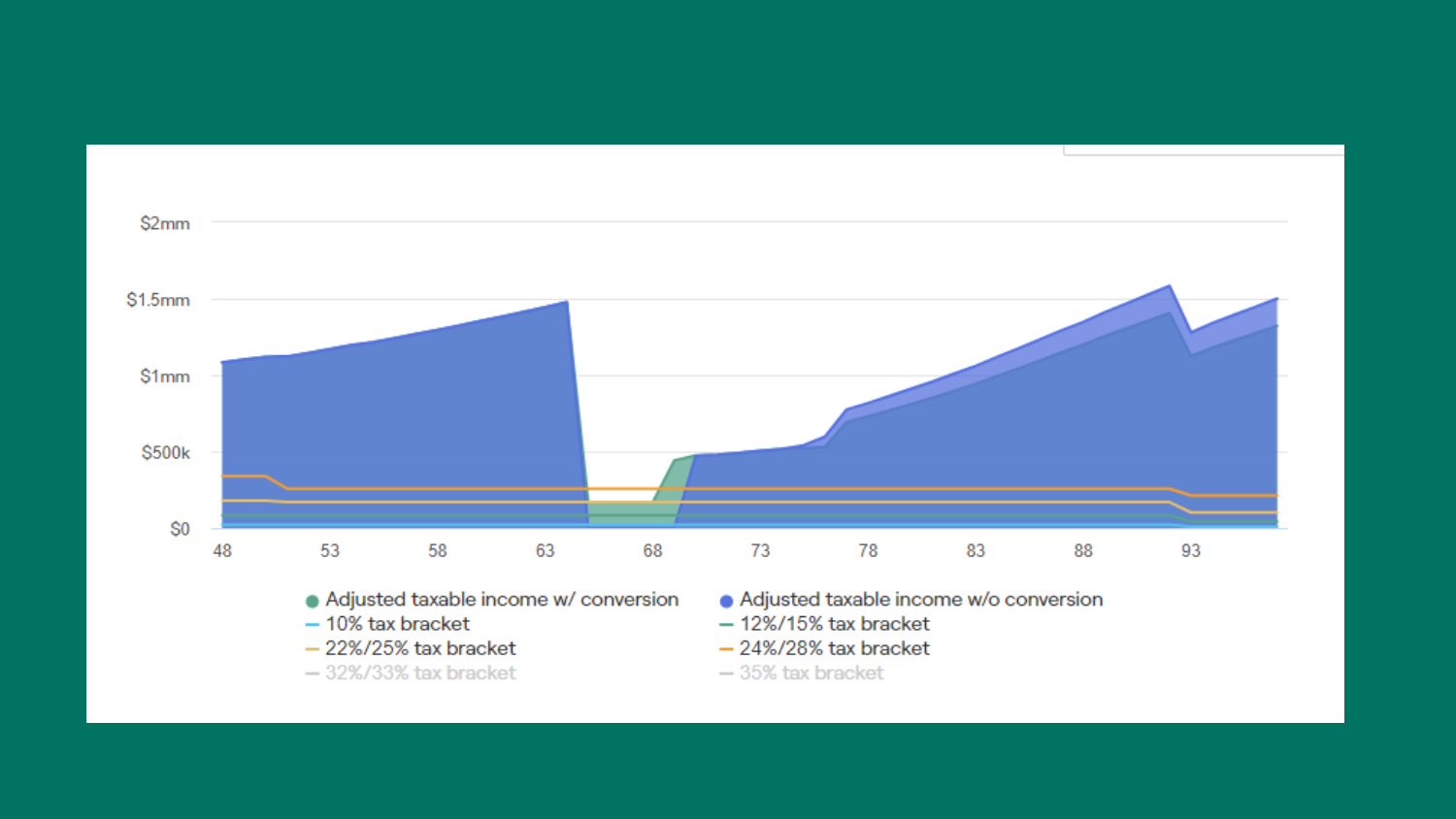## **Qualified Plans**

### **The SECURE Act**

### Extended Deadline to Implement New Plans

An employer now has until the due date of the business tax return (with extensions) to establish a new profit-sharing plan or cash balance plan for the prior year.

#### **Profit- Sharing Only Plan**

Allows for additional contribution up to \$61,000 (2022 Maximum annual DC Plan Limit)

#### **Defined Benefit Plan**

Already maxing out your Defined Contribution Plan? Consider implementing a Defined Benefit Plan. Business owner's annual tax-deductible contributions to cash balance plans are typically in the range of \$100,000 - \$250,000 each year (depending on the business owner's age and annual compensation).





**Eligible employers may be able to claim a tax credit of up to \$5,000 for three years.**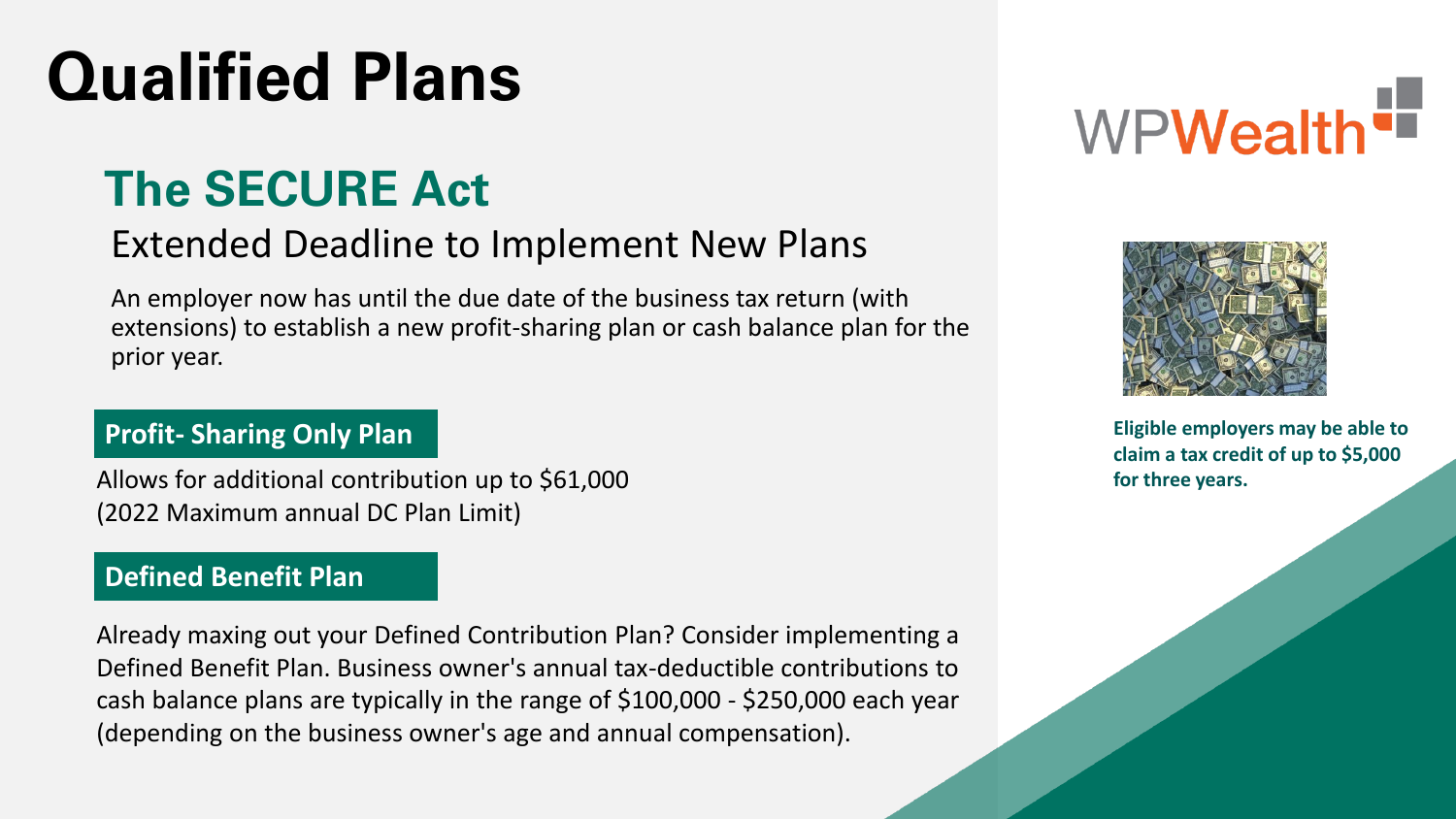## **Plan Components**



WPWealth<sup>t</sup>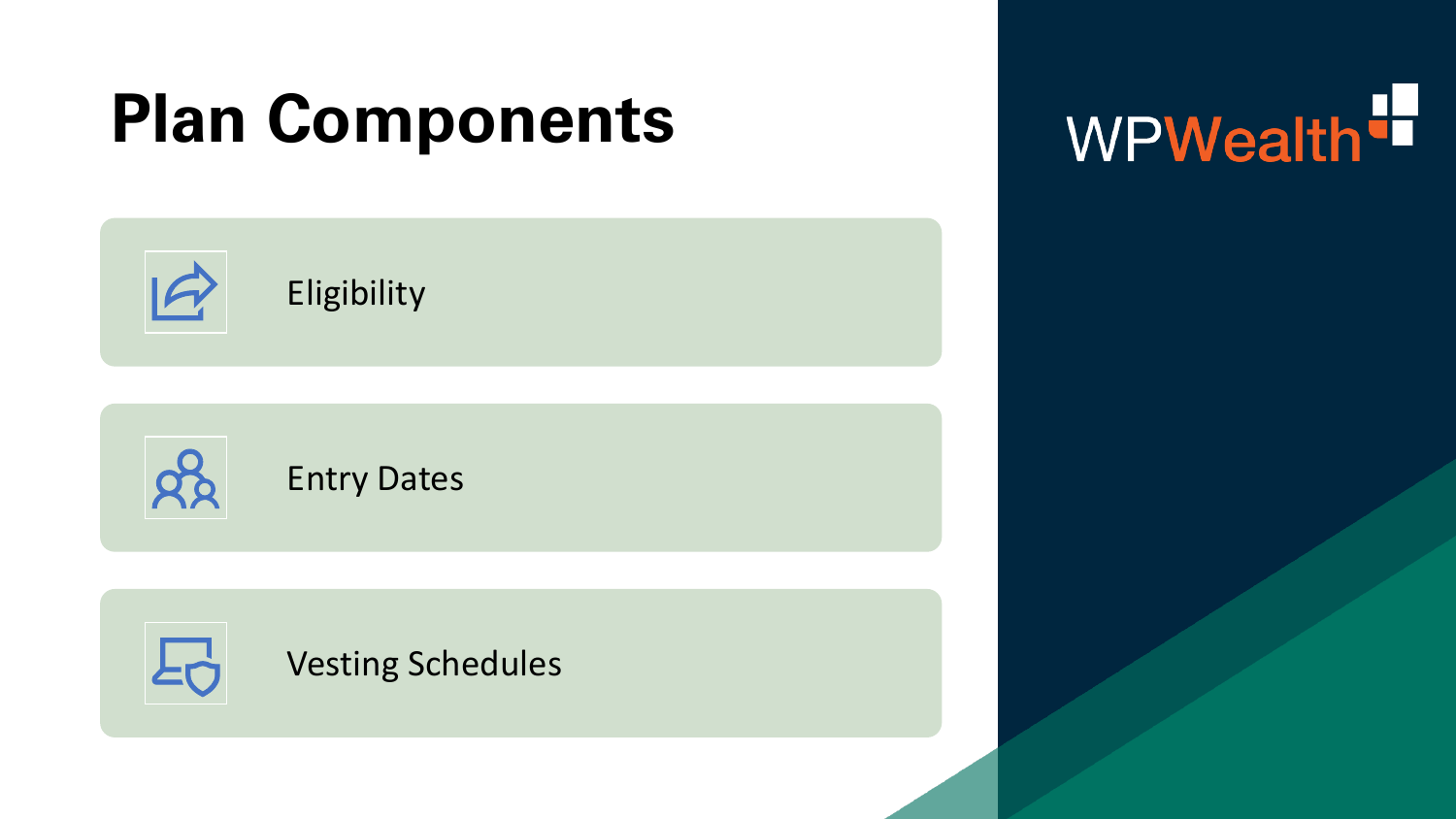## **Quick Facts**



| <b>SEP</b>                      | <b>SH 401(k) Profit Sharing Plan</b>          | <b>Cash Balance Plan</b>                 |
|---------------------------------|-----------------------------------------------|------------------------------------------|
| Administration                  | Administration                                | Administration                           |
| Easy to Set-up and Maintain     | Third Party Administrator (TPA)               | Third Party Administrator (TPA)          |
| <b>Funding is Discretionary</b> | Recordkeeper                                  | Advisor                                  |
| No Annual Filing Requirements   | Advisor                                       | <b>Funding is Required</b>               |
| <b>Funding Timeline</b>         | <b>Funding is Required</b>                    | <b>Reporting and Filing Requirements</b> |
| Prior to Tax Filing Deadline    | <b>Reporting and Filing Requirements</b>      | <b>Funding Timeline</b>                  |
|                                 | <b>Funding Timeline</b>                       | Prior to Tax Filing Deadline             |
|                                 | Employee Deferrals - 12/31                    |                                          |
|                                 | Safe Harbor Contributions - 12/31             |                                          |
|                                 | Profit Sharing – Prior to Tax Filing Deadline |                                          |